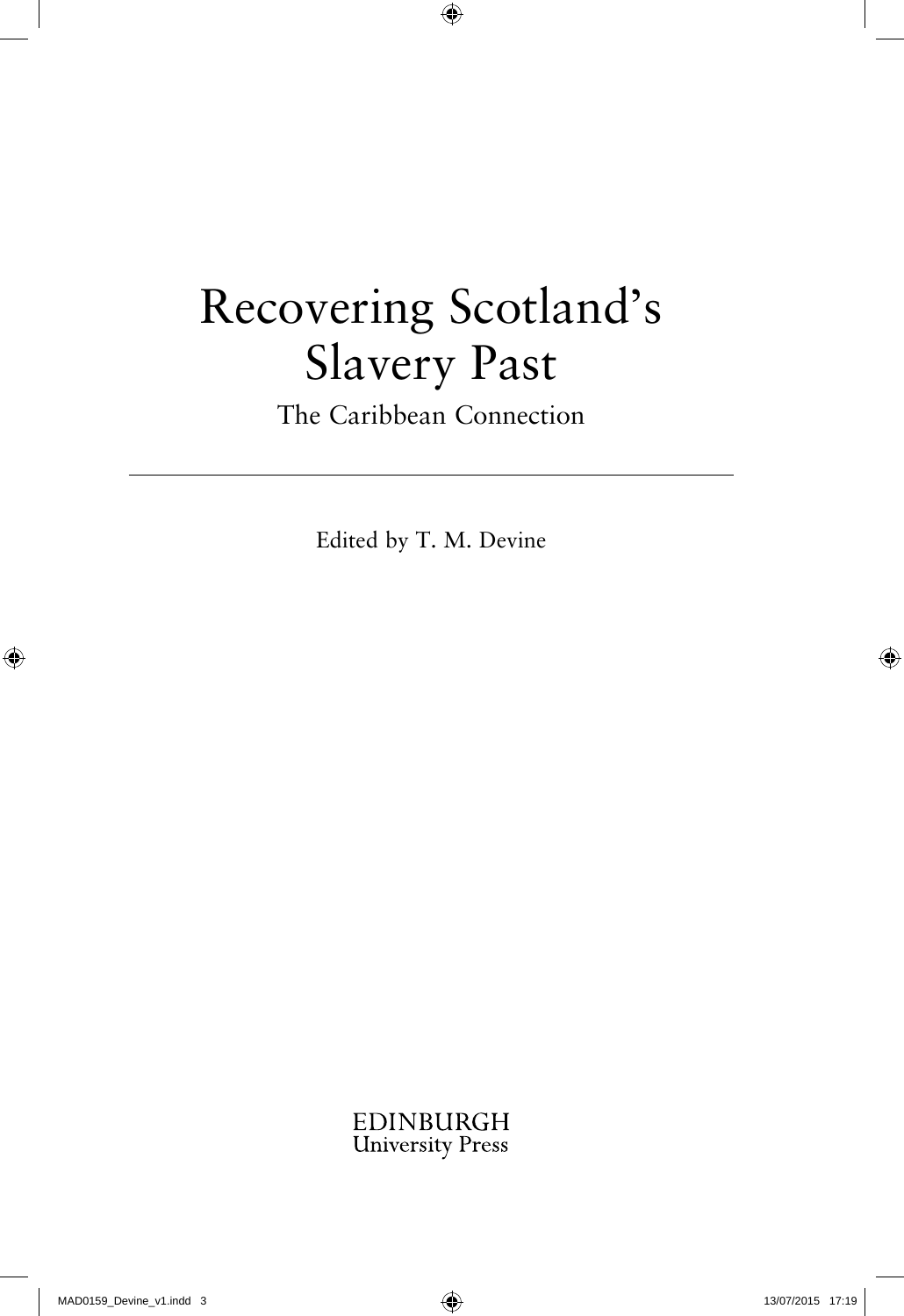## *For Evan and Lena*

© editorial matter and organisation T. M. Devine, 2015 © the chapters their several authors, 2015

Edinburgh University Press Ltd The Tun – Holyrood Road 12 (2f) Jackson's Entry Edinburgh EH8 8PJ www.euppublishing.com

Typeset in 10.5/13pt Sabon by Servis Filmsetting Ltd, Stockport, Cheshire printed and bound in Great Britain by CPI Group (UK) Ltd, Croydon CR0 4YY

A CIP record for this book is available from the British Library

ISBN 978 0 7486 9808 0 (hardback) ISBN 978 1 4744 0880 6 (paperback) ISBN 978 0 7486 9809 7 (webready PDF) ISBN 978 1 4744 0881 3 (epub)

The right of the contributors to be identified as authors of this work has been asserted in accordance with the Copyright, Designs and Patents Act 1988 and the Copyright and Related Rights Regulations 2003 (SI No. 2498).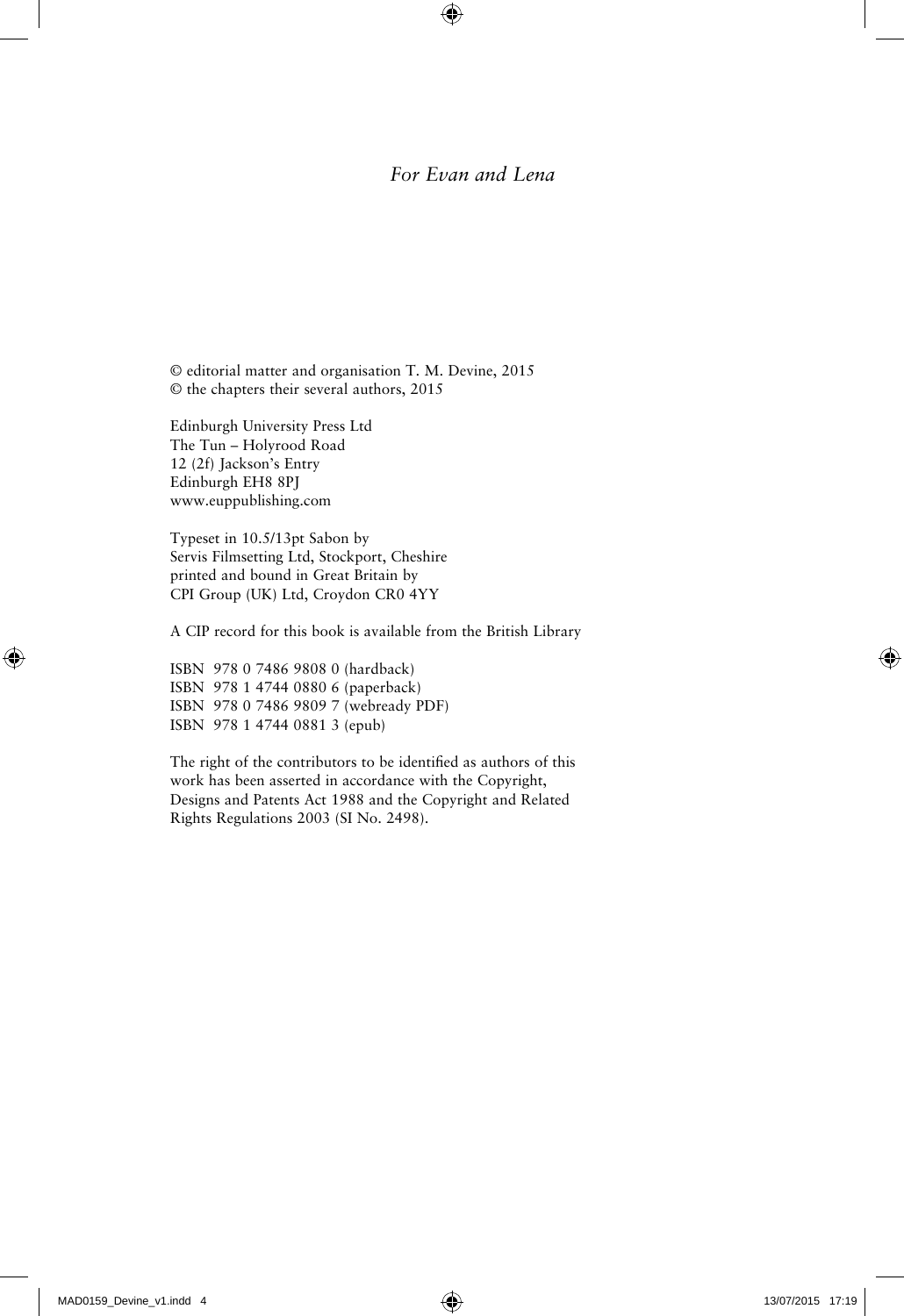## *Contents*

|   | List of Illustrations and Tables                             | vii          |
|---|--------------------------------------------------------------|--------------|
|   | List of the Contributors                                     | ix           |
|   | Acknowledgements                                             | xi           |
|   | Foreword by Philip D. Morgan                                 | xiii         |
|   | Introduction: Scotland and Transatlantic Slavery             | $\mathbf{1}$ |
|   | T. M. Devine                                                 |              |
| 1 | Lost to History                                              | 21           |
|   | T. M. Devine                                                 |              |
| 2 | Yonder Awa: Slavery and Distancing Strategies in Scottish    |              |
|   | Literature                                                   | 41           |
|   | Michael Morris                                               |              |
| 3 | Early Scottish Sugar Planters in the Leeward Islands,        |              |
|   | c. $1660 - 1740$                                             | 62           |
|   | Stuart M. Nisbet                                             |              |
| 4 | The Scots Penetration of the Jamaican Plantation Business    | 82           |
|   | Eric J. Graham                                               |              |
| 5 | The habits of these creatures in clinging one to the other': |              |
|   | Enslaved Africans, Scots and the Plantations of Guyana       | 99           |
|   | David Alston                                                 |              |
| 6 | The Great Glasgow West India House of John Campbell,         |              |
|   | senior, & Co.                                                | 124          |
|   | Stephen Mullen                                               |              |
| 7 | Scottish Surgeons in the Liverpool Slave Trade in the Late   |              |
|   | Eighteenth and Early Nineteenth Centuries                    | 145          |
|   | Suzanne Schwarz                                              |              |
| 8 | Scotland and Colonial Slave Ownership: The Evidence of the   |              |
|   | <b>Slave Compensation Records</b>                            | 166          |
|   | Nicholas Draper                                              |              |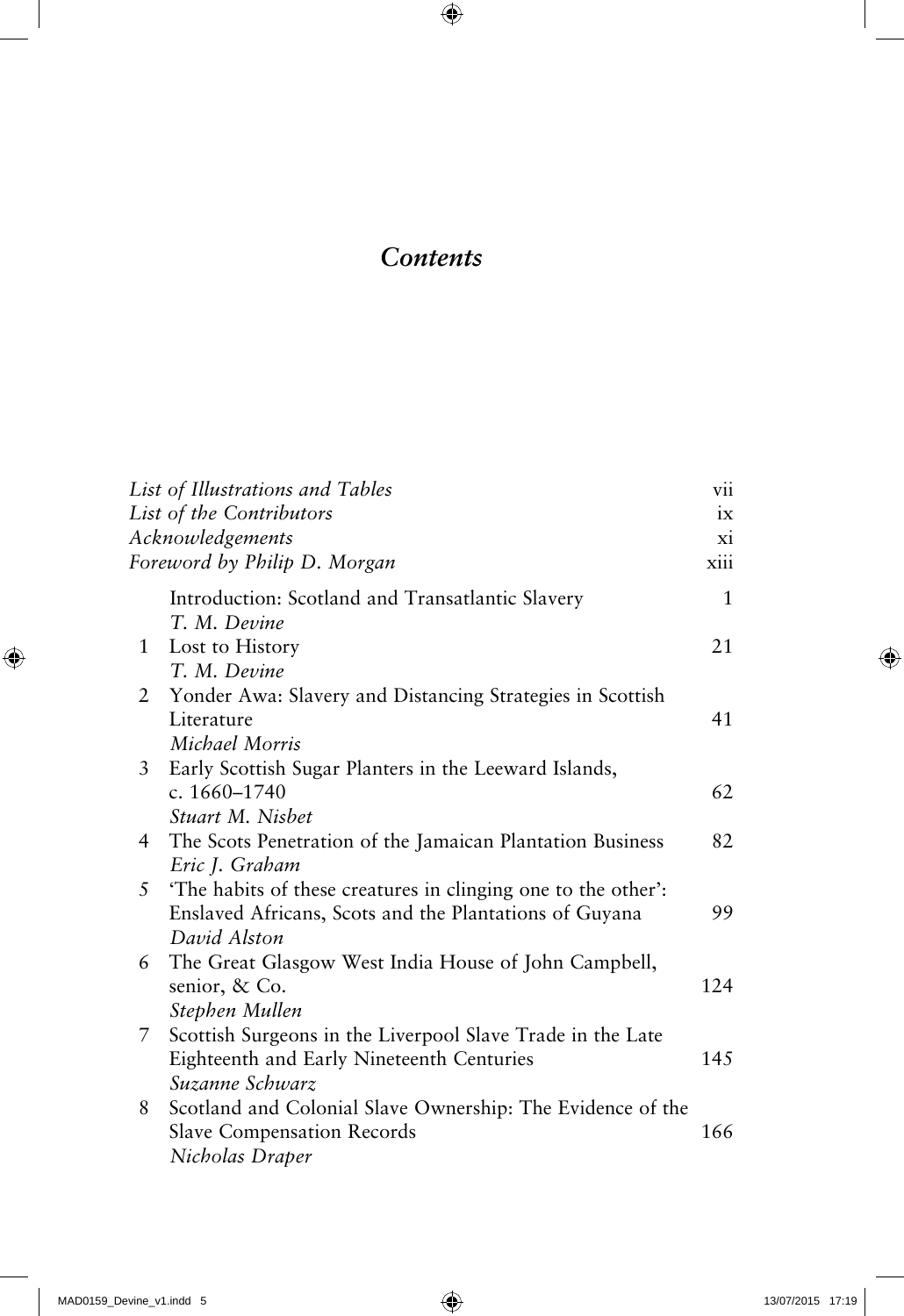|       | 9 The Upas Tree, beneath whose pestiferous shade all intellect<br>languishes and all virtue dies': Scottish Public Perceptions of |     |
|-------|-----------------------------------------------------------------------------------------------------------------------------------|-----|
|       | the Slave Trade and Slavery, 1756-1833                                                                                            | 187 |
|       | <i>Lain</i> Whyte                                                                                                                 |     |
|       | 10 'The most unbending Conservative in Britain': Archibald                                                                        |     |
|       | Alison and Pro-slavery Discourse                                                                                                  | 206 |
|       | Catherine Hall                                                                                                                    |     |
| 11    | Did Slavery make Scotia Great? A Question Revisited                                                                               | 225 |
|       | T. M. Devine                                                                                                                      |     |
|       | Conclusion: History, Scotland and Slavery                                                                                         | 246 |
|       | T. M. Devine                                                                                                                      |     |
| Index |                                                                                                                                   | 252 |
|       |                                                                                                                                   |     |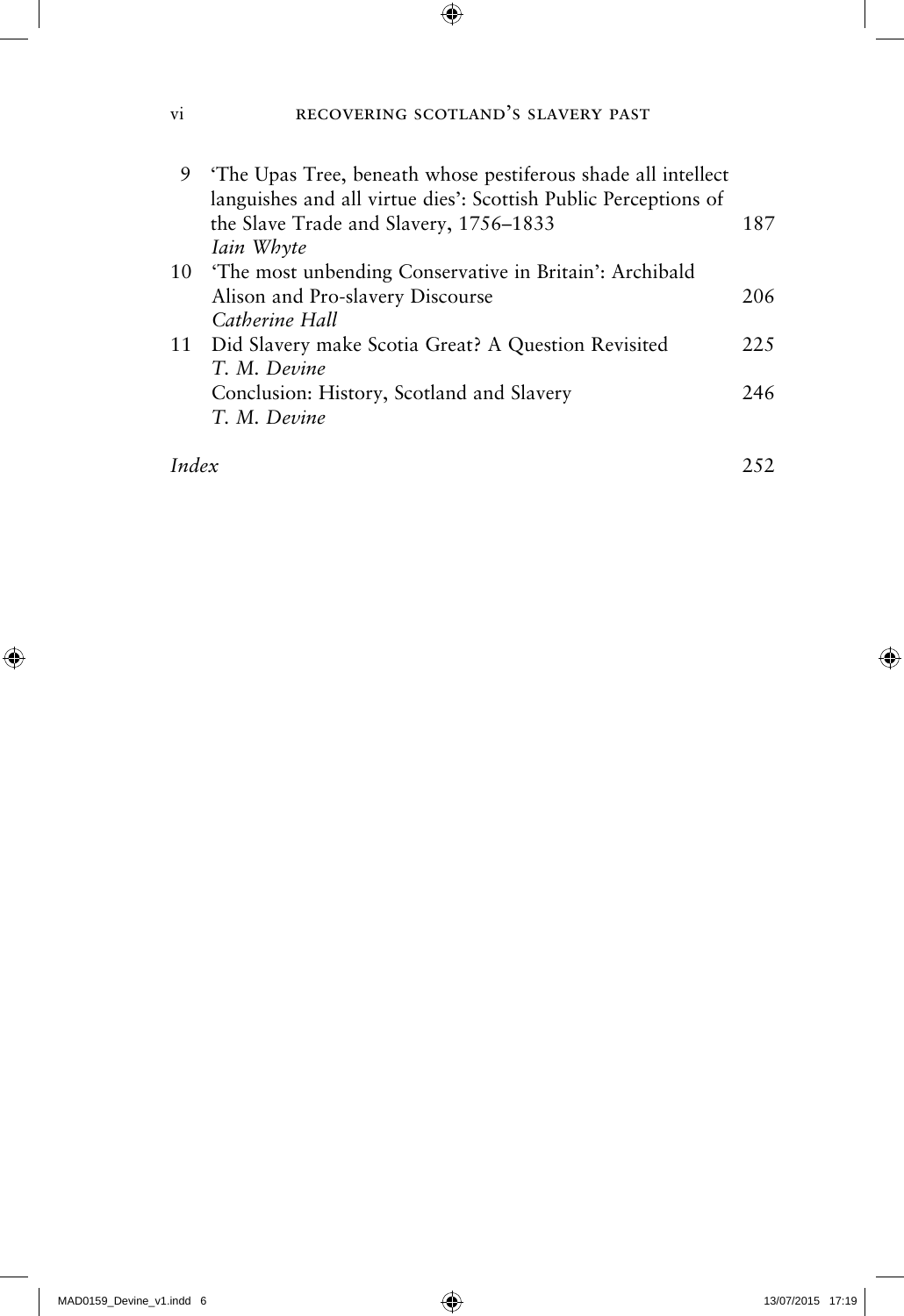# *Illustrations and Tables*

## **FIGURES**

| 3.1 Sugar-boiling copper, Upper Canada Plantation, St Kitts | 67  |
|-------------------------------------------------------------|-----|
| 3.2 Windmill, Monkey Hill Plantation, St Kitts              | 69  |
| 5.1 Number of slave ships landing in Demerara, 1790–1808    | 101 |
| 5.2 Production of principal crops in Demerara, 1810–31      | 114 |
| 7.1 Plan and Sections of a Slave Ship, 1789                 | 153 |
| 7.2 James Currie, MD FRS, aged thirty-five                  | 155 |

## **TABLES**

|     | 5.1 Scottish plantation owners in Demerara, 1798              | 104 |
|-----|---------------------------------------------------------------|-----|
|     | 5.2 Scottish plantation owners in Berbice, 1802               | 105 |
| 5.3 | Early partners in Sandbach, Tinné & Co.                       | 116 |
|     | 5.4 Firms receiving compensation for slave ownership in       |     |
|     | Guyana with their Scottish links                              | 119 |
|     | 6.1 Capital Stock and co-partners of John Campbell, senior, & |     |
|     | Co., 1790-1848                                                | 126 |
|     | 6.2 John Campbell, senior, & Co., advertised shipping voyages |     |
|     | from the Clyde, 1806-34                                       | 130 |
|     | 6.3 Landed estates and personal wealth of nine co-partners of |     |
|     | John Campbell, senior, & Co., 1790-1848                       | 139 |
| 8.1 | Awards identified with absentees in Scotland                  | 176 |

## **MAP**

The West Indies based on a map by Aaron Arrowsmith and Samuel Lewis (1812) xvi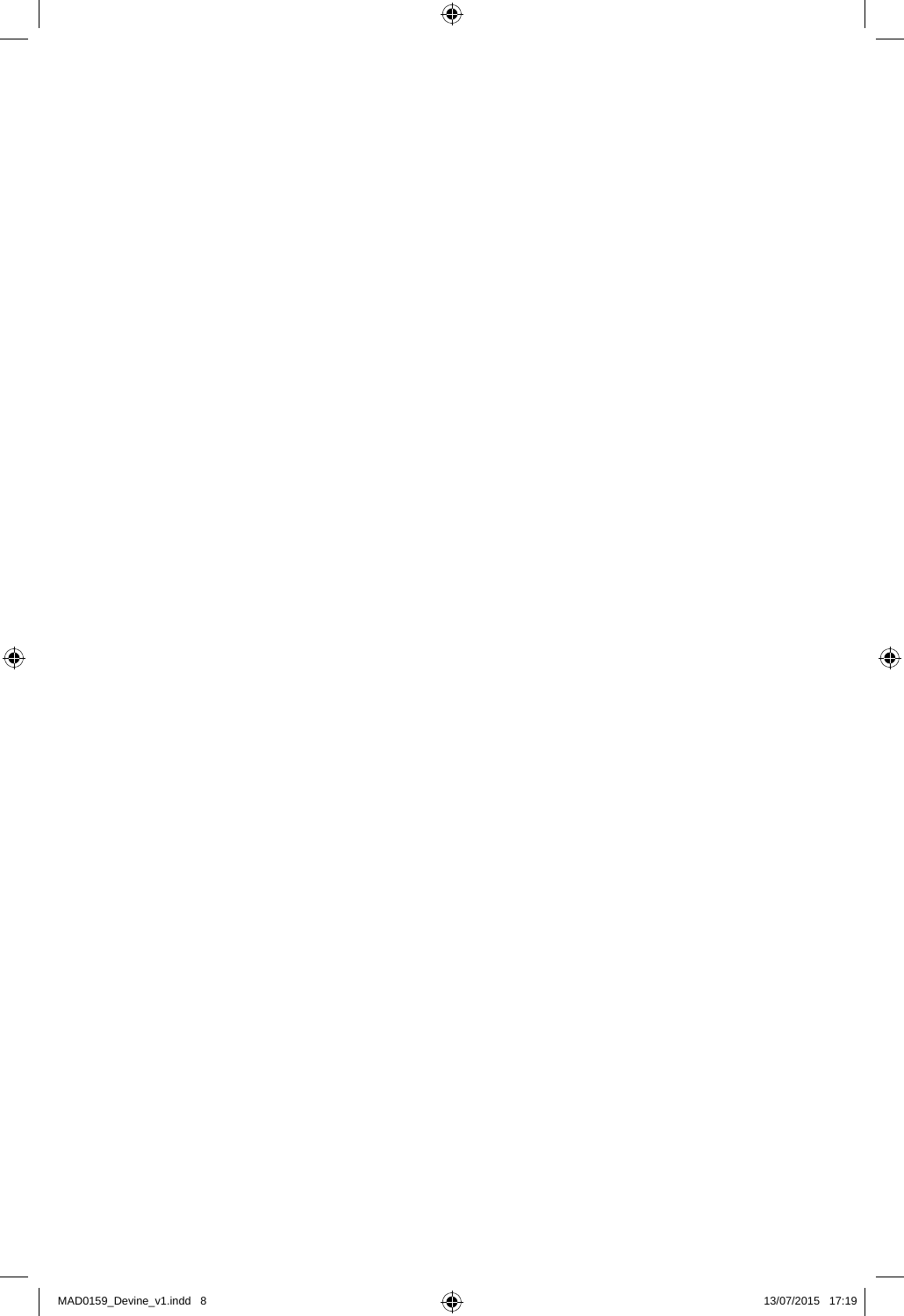# *The Contributors*

**David Alston** is an independent researcher living in the Highlands

**Sir Thomas Martin Devine** is Sir William Fraser Professor of Scottish History and Palaeography Emeritus in the University of Edinburgh

**Nicholas Draper** is Co-Director of the *Structure and Significance of British Caribbean Slave-ownership 1763–1833* project at University College London

**Eric J. Graham** is an Honorary Post-Doctoral Fellow in the Scottish Centre for Diaspora Studies at the University of Edinburgh

**Catherine Hall** is Professor of Modern British Social and Cultural History at University College London

**Philip D. Morgan** is Harry C. Black Professor of History at Johns Hopkins University Baltimore USA

**Michael Morris** is Lecturer in English Literature and Cultural History at Liverpool John Moores University

**Stephen Mullen** is Research Associate in History, University of Glasgow

**Stuart M. Nisbet** is a freelance researcher and Honorary Research Fellow in the School of Humanities, University of Glasgow

**Suzanne Schwarz** is Professor of History at the University of Worcester

**Iain Whyte** is an Honorary Post-Doctoral Fellow in the Scottish Centre for Diaspora Studies at the University of Edinburgh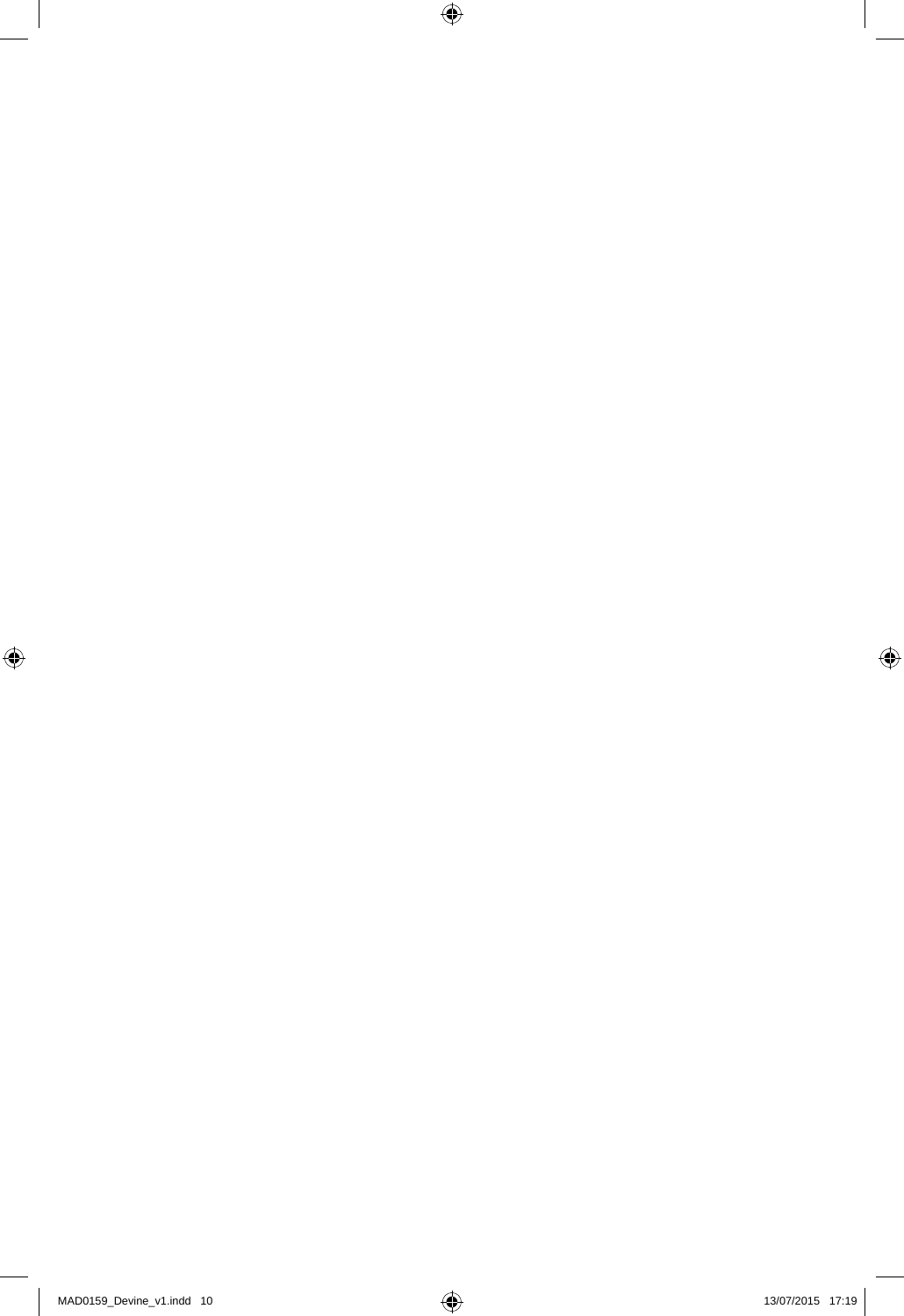## *Acknowledgements*

IAM GRATEFUL TO each of the contributors for their loyal support in helping to see the Scotland and Slavery project through to this stage since it was first discussed in 2013.

The Economic and Social Research Council funded an event in the Mitchell Library, Glasgow on 3–4 October 2014 as part of the ESRC three-year seminar series on 'Scotland's Diasporas in Comparative International Perspective' (Universities of Edinburgh, Hull and Otago).

The authors presented short preliminary papers, based on their proposed chapters, to an audience of fellow scholars and members of the general public. In addition, contributors and invited experts held a private seminar the day afterwards to consider key issues associated with the volume.

We are most grateful to Professors Angela McCarthy (Otago), John Oldfield (Hull) and David Richardson (Hull), who acted as commentators and reviewers during the discussion session of that seminar. Their advice helped not only with the preparation of the book as a whole but also with the shaping of individual chapters.

Dr Nick Evans of the Wilberforce Institute for the Study of Slavery and Emancipation at Hull organised the entire event with aplomb and efficiency; we also thank the University of Hull and its Alumni Office for additional financial support for it.

The Mitchell Library provided an excellent environment for the conference and we warmly acknowledge the support of Dr Irene O'Brien of Glasgow City Archives, which celebrated its fiftieth anniversary in 2014, and the Mitchell's AV technical staff for their professional input to the success of the seminar.

As editor I am particularly indebted to Professor Phil Morgan of Johns Hopkins University, USA, for agreeing to write the Foreword to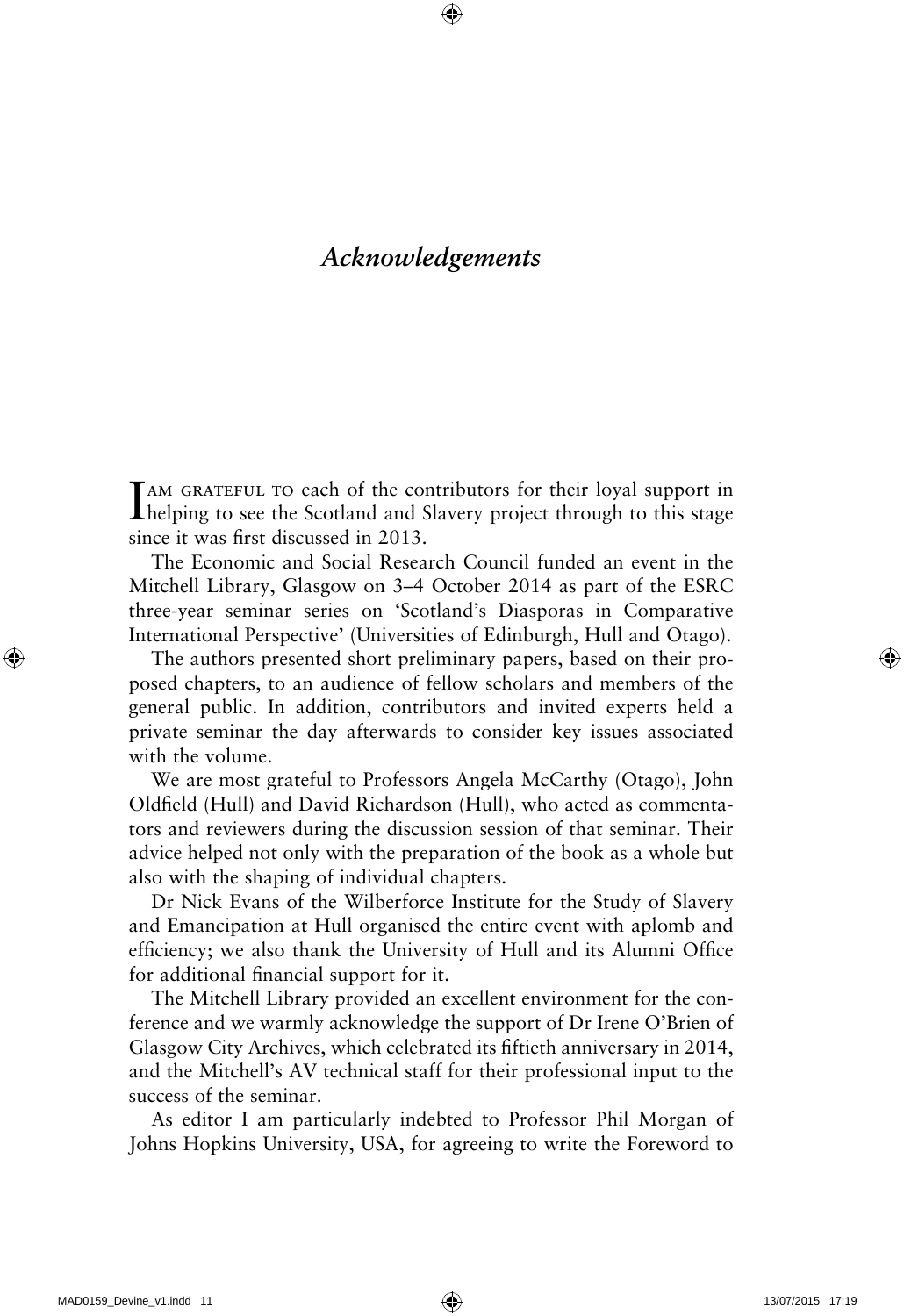the book and to Professor Jim Walvin, formerly of the University of York, for his perceptive comments on my own draft contributions. I am also deeply grateful to an external reader who considered the whole book in draft form and made several acute and useful observations on the text as it developed towards final form.

The staff of Edinburgh University Press, especially John Watson, Ellie Bush, Eddie Clark and Ian Davidson, were as usual most helpful and efficient.

The editor could not have completed his work without the expert and characteristically reliable support of Margaret Begbie.

> *Tom Devine The University of Edinburgh 31 January 2015*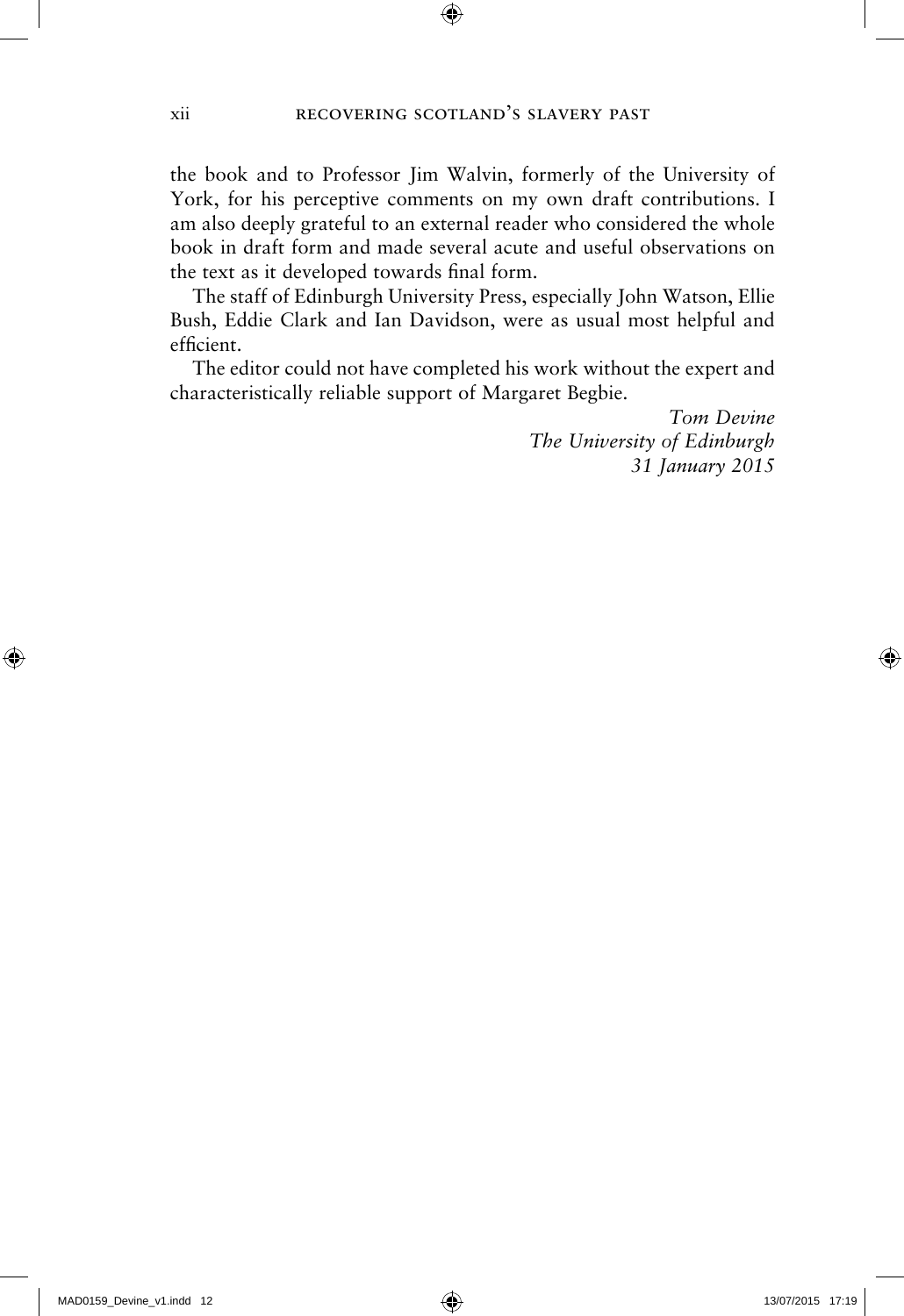## *Foreword*

### *Philip D. Morgan*

C COTLAND'S CONNECTIONS TO SLAVERY can seem tenuous, almost non-**O** existent. After all, few vessels left Scottish ports for Africa to participate in the horrific slave trade. By the end of the eighteenth century, when England had a black population of about 15,000, perhaps fewer than one hundred black slaves resided in Scotland. Furthermore, Scots were in the vanguard of the abolitionist movement; and Scotland can pride itself as a pioneering abolitionist nation. A country that was about 10 per cent of the United Kingdom population contributed at times about a third of the petitions to Parliament advocating abolition of the slave trade. Iconic figures such as James Ramsay and William Dickson were in the forefront of the opposition to the slave trade. Moreover, in Duncan Rice's view, scholars of the Scottish Enlightenment 'perfected most of the eighteenth century's rational arguments against slavery'. Scottish philosophers discussed slavery at greater length than their continental counterparts. Adam Smith's famous *The Wealth of Nations* contains a condemnation of the slave trade and slavery not only as morally repugnant but as economically inefficient. Is it any surprise that many general histories of modern Scotland fail to mention slavery at all?

But the essays in this impressive collection make clear that, if Scots think their country has few or no connections to slavery, they are sorely mistaken. In effect, they are engaging in a form of collective amnesia, for in fact Scotland's connections to slavery were extensive. Scots participated fully in slave trading from ports such as Liverpool, Bristol and London. At the height of the slave trade, a fifth of the ship captains and two-fifths of the surgeons manning slavers out of Liverpool, the world's major slave-trading port at the time, were Scots. The image of Scots, dressed in tartan, playing golf by the slaving fort of Bance Island, Sierra Leone, points to the quotidian nature of Scottish involvement in that nefarious business. One Scottish slave trader thought so familiarly of slavery that he named his vessel after his daughter. This book shows that Scots owned and managed enslaved people in many New World slave societies – from Maryland to Trinidad, from St Croix to St Kitts. Scottish slave owners named many of their slaves and their plantations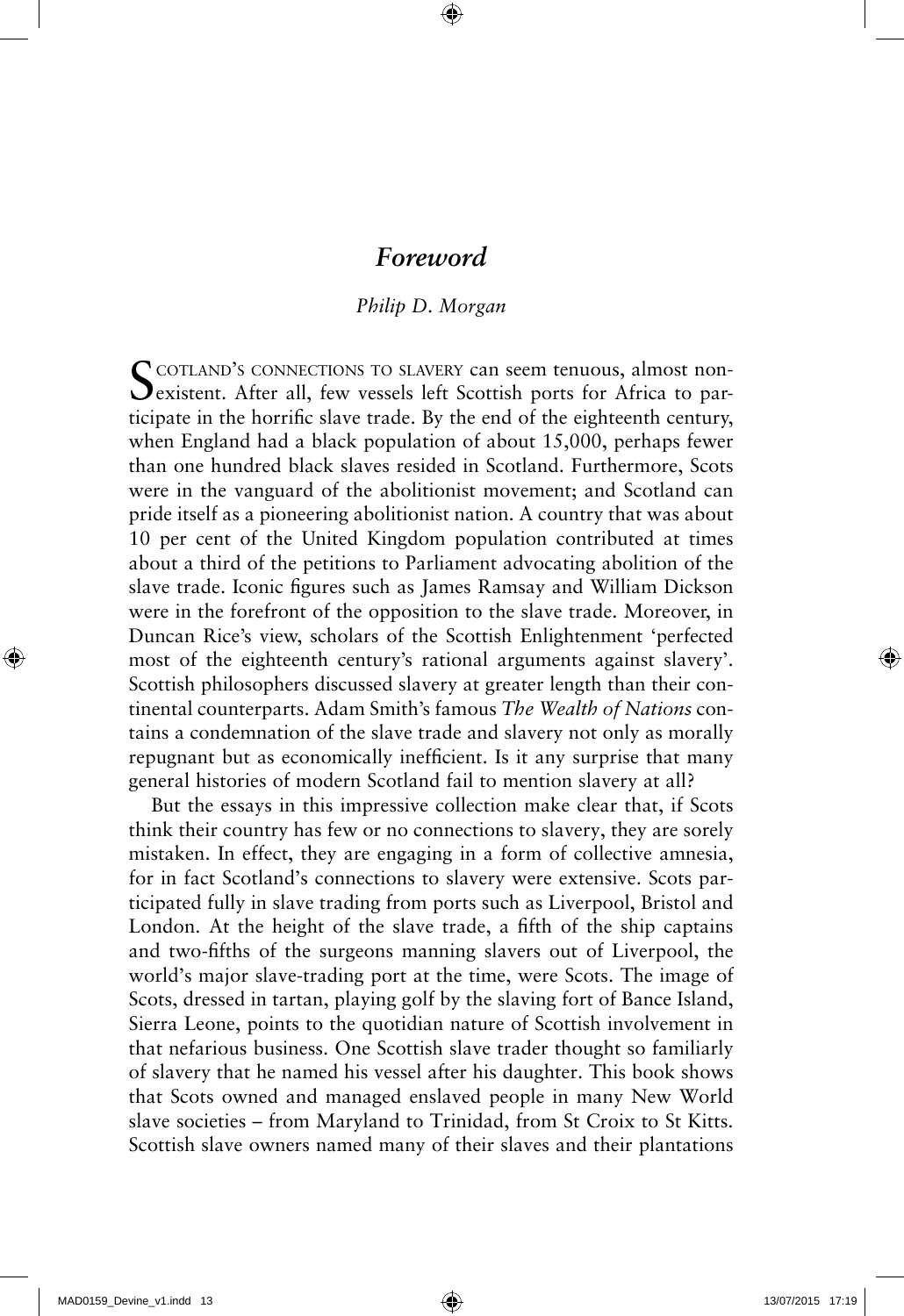in ways to remind themselves of home. According to Edward Long, the historian of late eighteenth-century Jamaica, one-third of the whites on that island were Scots. Other societies such as Grenada and the other Windward Islands, as well as Demerara and Berbice, also experienced heavy Scottish influxes. In the early nineteenth century, Scots accounted for about a third of the planters on St Vincent. Scots fulfilled many roles within New World slave societies: from indentured servants to bookkeepers, from merchants to bankers, from attorneys to planters, from nurses to doctors. The scale of Scottish involvement in the slave economies and societies of the New World was therefore wide and deep. If Scotland can boast of its abolitionists, it should also take ownership of the many Scots who defended and profited from the institution. Even the slaves themselves took note of Scots: in one colony they tagged shellfish that clung to one another as clannish Scotchmen.

The economic links between Scotland and New World slave societies were impressive. Slave societies provided markets for Scottish textiles, herring and a range of manufactured goods. In turn, those societies supplied Scotland with tobacco, sugar, rum, coffee and cotton. Capital from the Chesapeake and the Caribbean made its way into Scottish industries and landownership. Indeed, as Sir Tom Devine suggests in Chapter 11, the small scale of the Scottish domestic market and the nation's relative poverty probably accentuated the impact of the slave-based economies of the Atlantic. As he notes, there is evidence pointing to 'an even greater per capita Scottish stake' in British imperial slavery than for any of the other nations of the United Kingdom.

At the same time, this outsized Scottish involvement in the slavebased economies of the Atlantic must not be exaggerated. The Scots were not much of a presence in Barbados or some of the Leeward Islands. Between 1750 and 1834 only about 34,000 Scots travelled from Scotland to the West Indies, a small proportion of the Scottish population of just over 1.5 million in 1801. Furthermore, the Caribbean was a graveyard not just for slaves but for immigrant whites, many of whom died within a few years of arrival. A commercial handbook published in 1766 for 'men of business' in Glasgow recommended sending 'two, three or more' factors to the West Indies so 'that on the death of one', others could replace him. The famous volatility of the Antilles took its toll on Scots. The impact of slavery on the homeland was also limited in some respects. As Nicholas Draper emphasises in Chapter 8, only 'between 5 and 10 per cent of British elites were close enough to the slave-economy to appear in the compensation records, as owners, mortgagees, legatees, trustees or executors'. The other 90 to 95 per cent had no discernible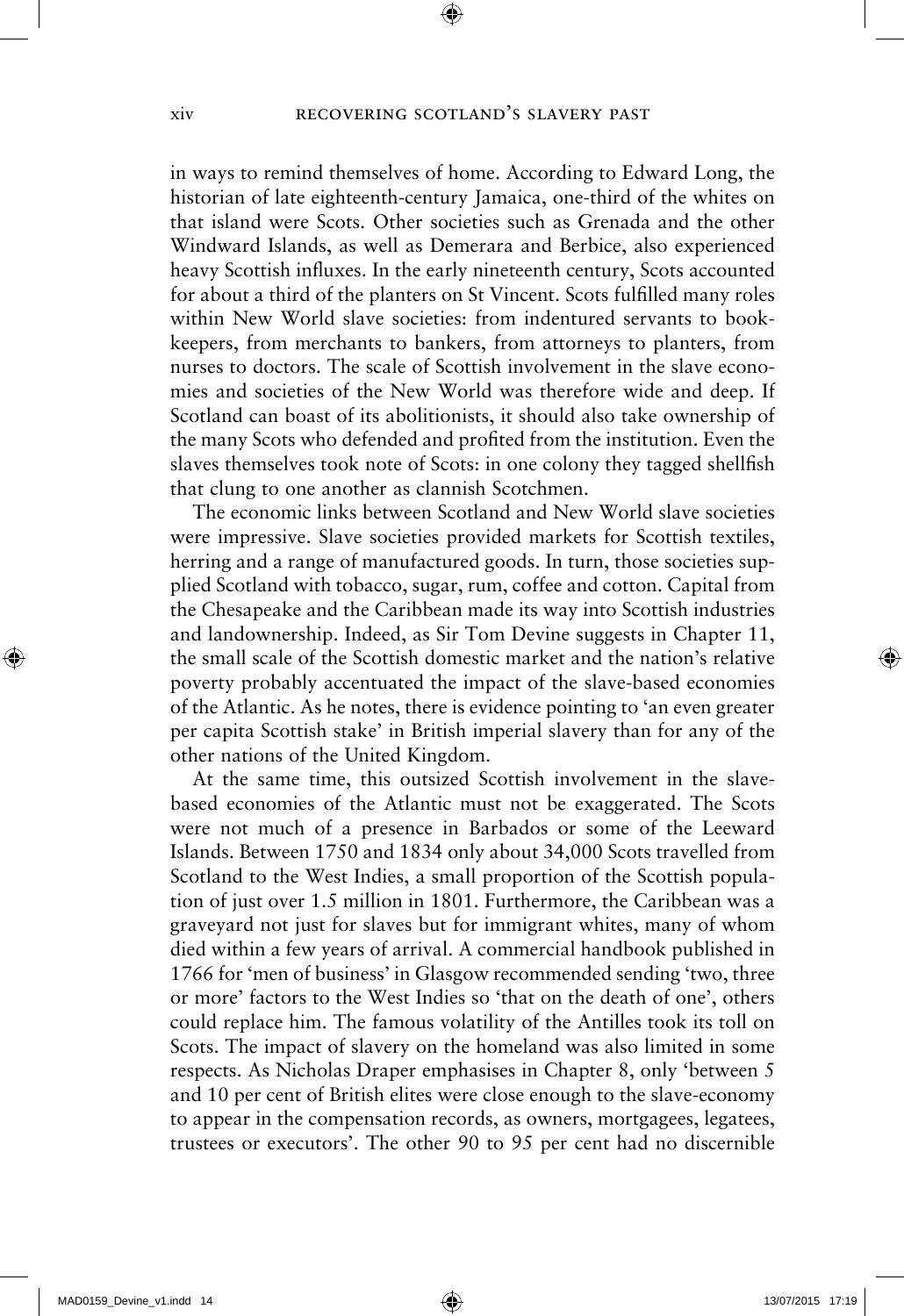#### *Foreword* xv

connections to slavery. Scotland, it is true, is over-represented among absentee slave-owning claimants, accounting for 15 per cent of them. Still, the point Draper makes about the general significance of slavery also applies to the Scots, namely that 'slave wealth could be incidental in the sense that other sources of wealth appear to dwarf it in the composition of an individual's overall net worth'.

More work therefore remains to be done precisely linking slavery to Scots at home and in the diaspora. The impact on Scotland – not just measured in investments but in everything from diet to country houses to material culture – will also need careful and precise calibration. But any claim that Scotland grew rich from slavery may not be easily sustained. The flow of profits from slaving and slave-related business, while notable, probably accounted for only a small proportion of domestic capital formation. The value added by the Caribbean sugar sector was approximately 2 per cent of British national income. As Devine notes below, 'the origins of industrialism were far from being monocausal'. Rather, he adds, 'the commitment of the landed elites to economic improvement, indigenous levels of literacy, the practical impact of improving Enlightenment thought, English markets within the Union, new technologies and the indigenous natural endowment of coal and ironstone resources, *inter alia*, were all part of the mix'. Slavery was important to Scotland's development, as these essays abundantly and rightly demonstrate, but quite how profound the institution's impact was awaits further investigation. Still, these splendid path-breaking essays point the way forward, by providing a sturdy foundation on which others can build.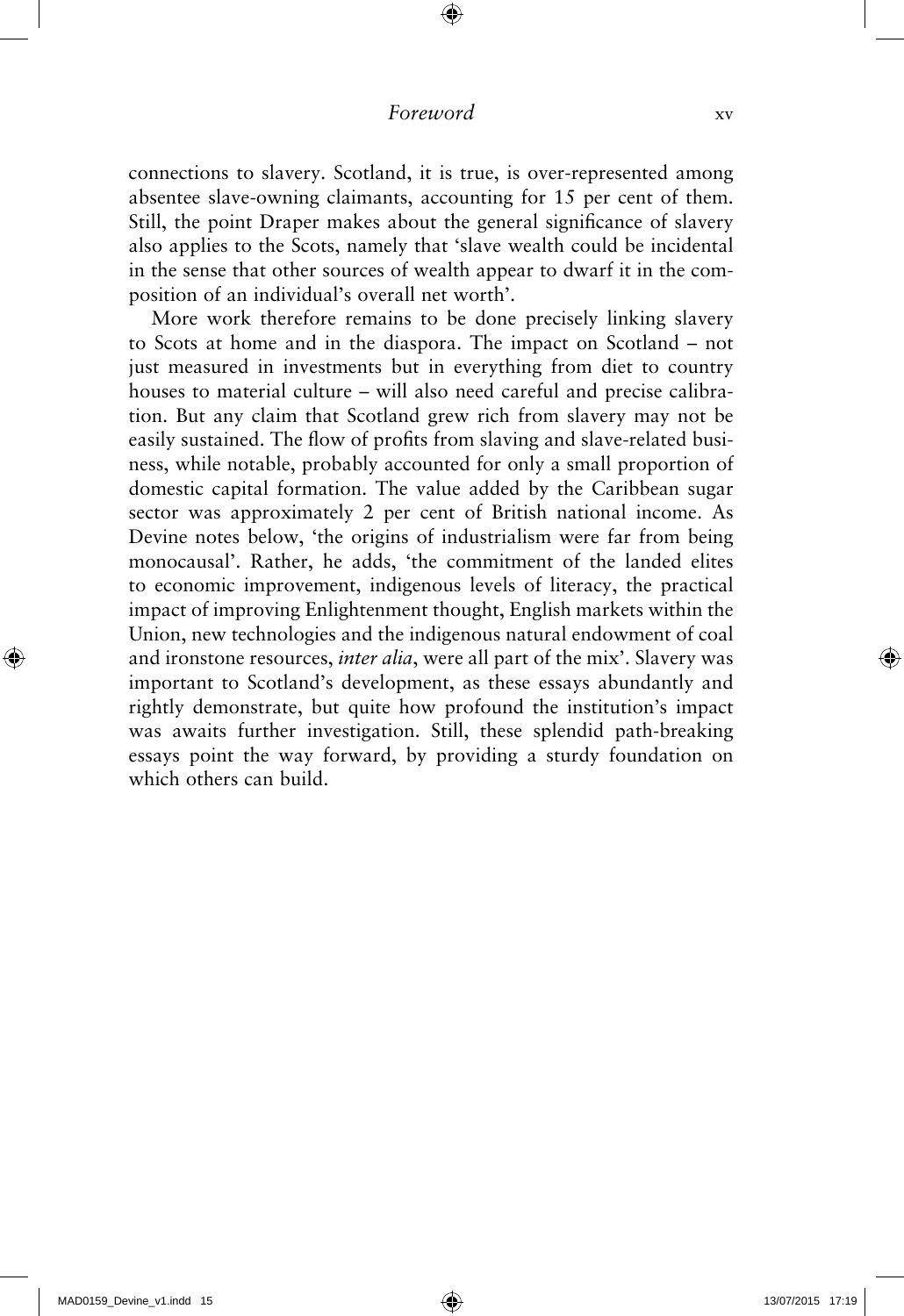

**Map** The West Indies based on a map by Aaron Arrowsmith and Samuel Lewis (1812).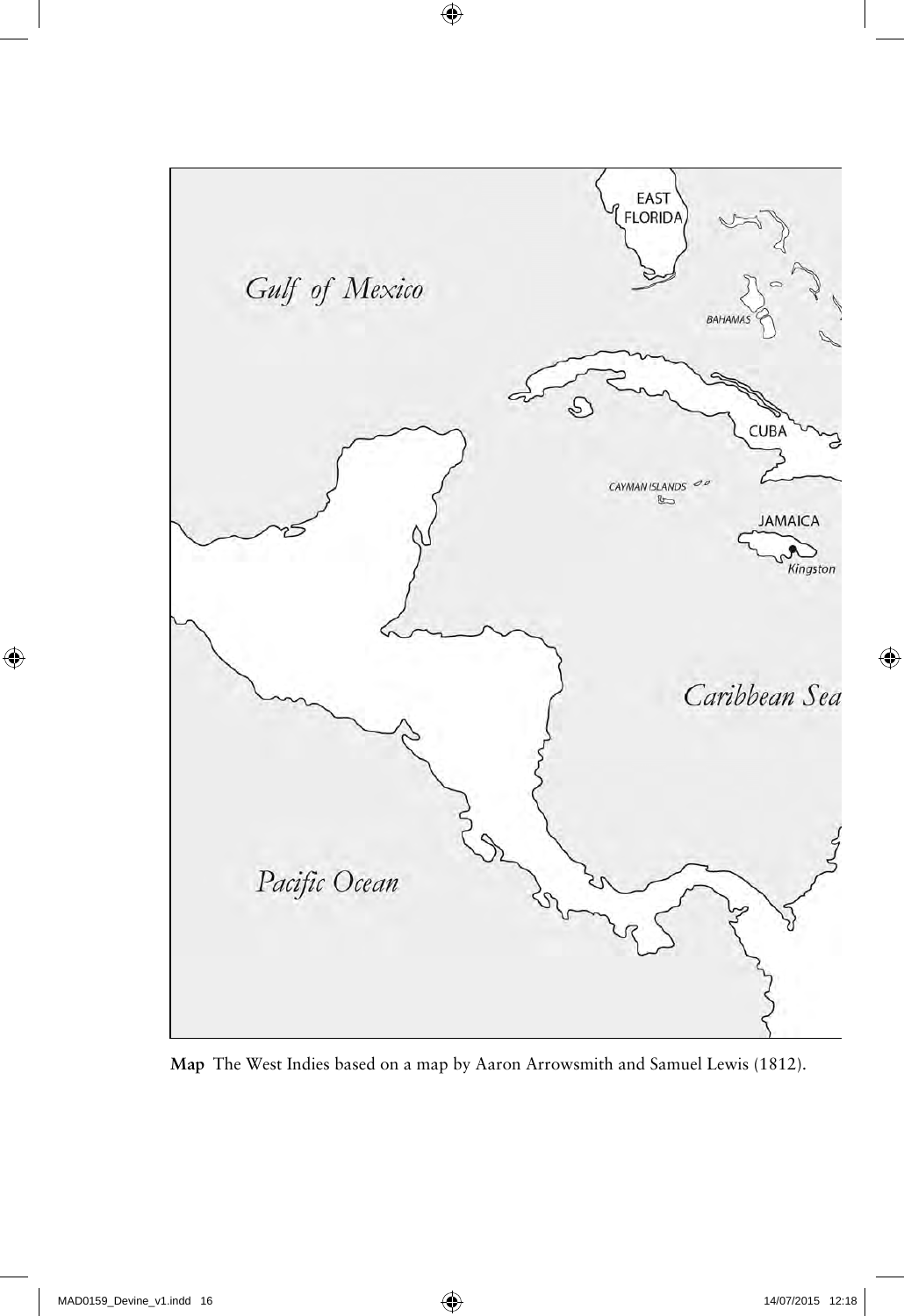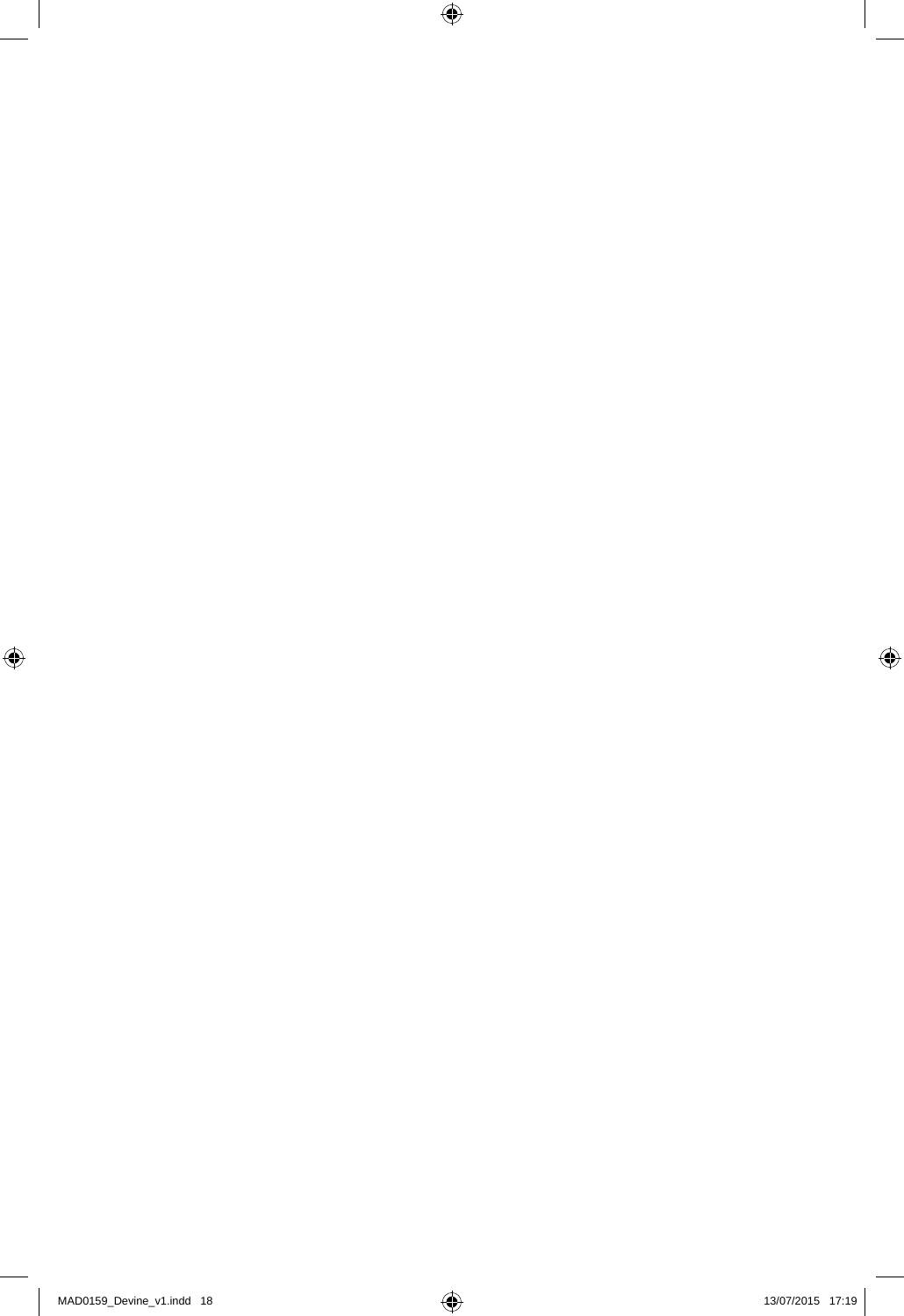# **Introduction**

## Scotland and Transatlantic Slavery

*T. M. Devine*

**I**

BETWEEN THE EARLY DECADES of the seventeenth century and the aboli-<br>tion of the British slave trade in 1807, ships of the Empire carried over 3.4 million Africans to a life of servitude, and often an early death, in the plantations across the northern Atlantic. That figure accounted for as many slaves delivered to that part of the New World over the period as the vessels of all other European nations combined. At the peak of the business in the 1760s, annual shipments reached an average of 42,000 slaves a year. As far as the history of black slavery in the northern Atlantic was concerned, Britain by all measures was the dominant force.

The system of bondage practised was chattel slavery, where the enslaved became the property of their masters until death, like their beasts of the field or their household plenishings, with no legal right to be treated as humans and with all the potential for exploitation and degradation which could accompany that helpless condition. The progeny of enslaved women also became the property of their masters at birth, either to be sold on from the plantation where they had been born or to spend their lives in hard labour within its bounds in perpetual servitude. Those modern sceptics who consider the contemporary poor at home, often eking out a miserable existence, or the indentured white servants in the transatlantic colonies, to be just as oppressed as black slaves, fail to take account of that stark and fundamental distinction. Colonial servants were bondsmen, indentured to labour, often under harsh conditions, but their contracts were not for life but for specific periods, usually an average of four to seven years, and were enforceable at law.

Throughout the Americas, the enormous increase in the output of the exotic commodities of sugar, tobacco, cotton, indigo and rum destined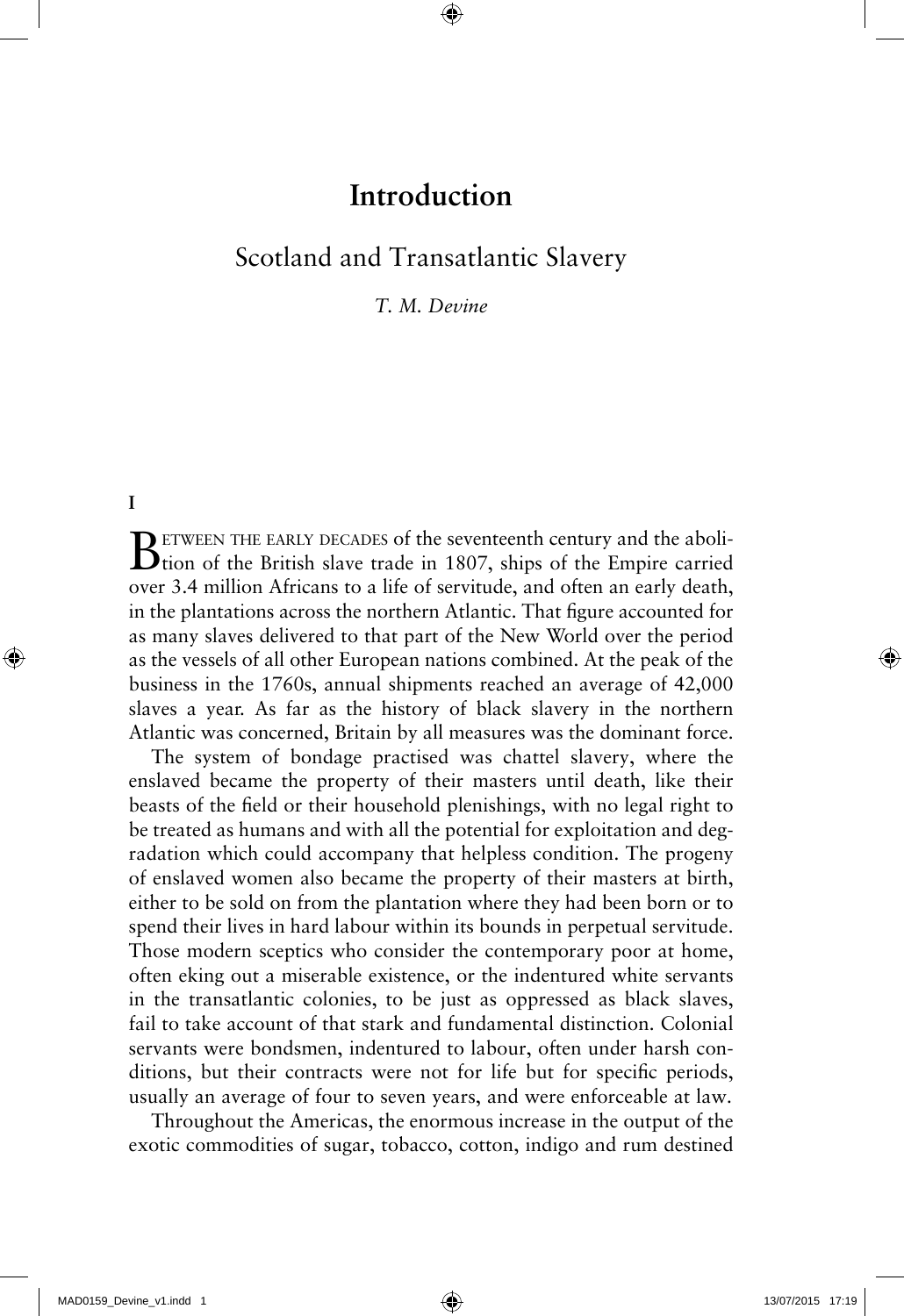for consumption in Europe would have been impossible without the magnitude of black enslavement. The extreme risks to the health of whites in the tropics and the arduous climatic conditions of the transatlantic plantations made it impossible to attract European field workers by the late seventeenth century on anything like the numbers required by the intensity of the new capitalist agriculture. Indeed, the British state for a long period had viewed the Caribbean as a place of terror and punishment, fit for transported criminals, traitors and other miscreants, but not a suitable location for free settlement. The notorious kidnapping trade in young lads, forcibly transported from their homeland to indentured service in the colonies by unscrupulous sea captains and crooked traders (immortalised in Robert Louis Stevenson's classic novel *Kidnapped*, set in the mid-eighteenth century), testifies to the emerging problem of white labour scarcity across the Atlantic.

At the same time, the growing addiction of the peoples of Britain and the Continent to sugar and tobacco became the decisive influence shaping the colossal expansion of the slavery system in the Americas. Ordinary consumers became just as dependent on the trade as merchants, slavers, shipowners, mariners and plantation owners. The mass enslavement of Africans was the inevitable consequence of the new and vast demand in the West for sweetness in all things, Britain alone taking around a third of all the sugar imported to Europe in the eighteenth century.

*Recovering Scotland's Slavery Past* is a study of the origins, nature and effects of involvement with slavery and the slave trade in one European country. It focuses mainly on the Scottish connection with the sugar islands of the Caribbean from the seventeenth to the early nineteenth centuries; the important American dimension of the tobacco colonies, with which Scotland had such a vital commercial relationship especially before 1776, is treated only briefly in this Introduction and again in Chapter 11. That topic will merit extended future study. Nor does the book consider abolitionism in detail but concentrates for the most part on the Scottish linkages with chattel slavery itself and the under-researched subject of anti-abolitionism. Studies of the important Scottish role in the successful movement for slave emancipation have already been published by C. Duncan Rice (1981) and Iain Whyte (2006). This volume does not claim to be the final word on a subject which has been long lost to history. Rather, as a pioneering study in the field, its primary purpose is to provide a platform of evidence from which future scholarship can develop the themes examined here and so progress into fresh avenues of research. The book focuses mainly on material, economic and migration aspects, and much scope therefore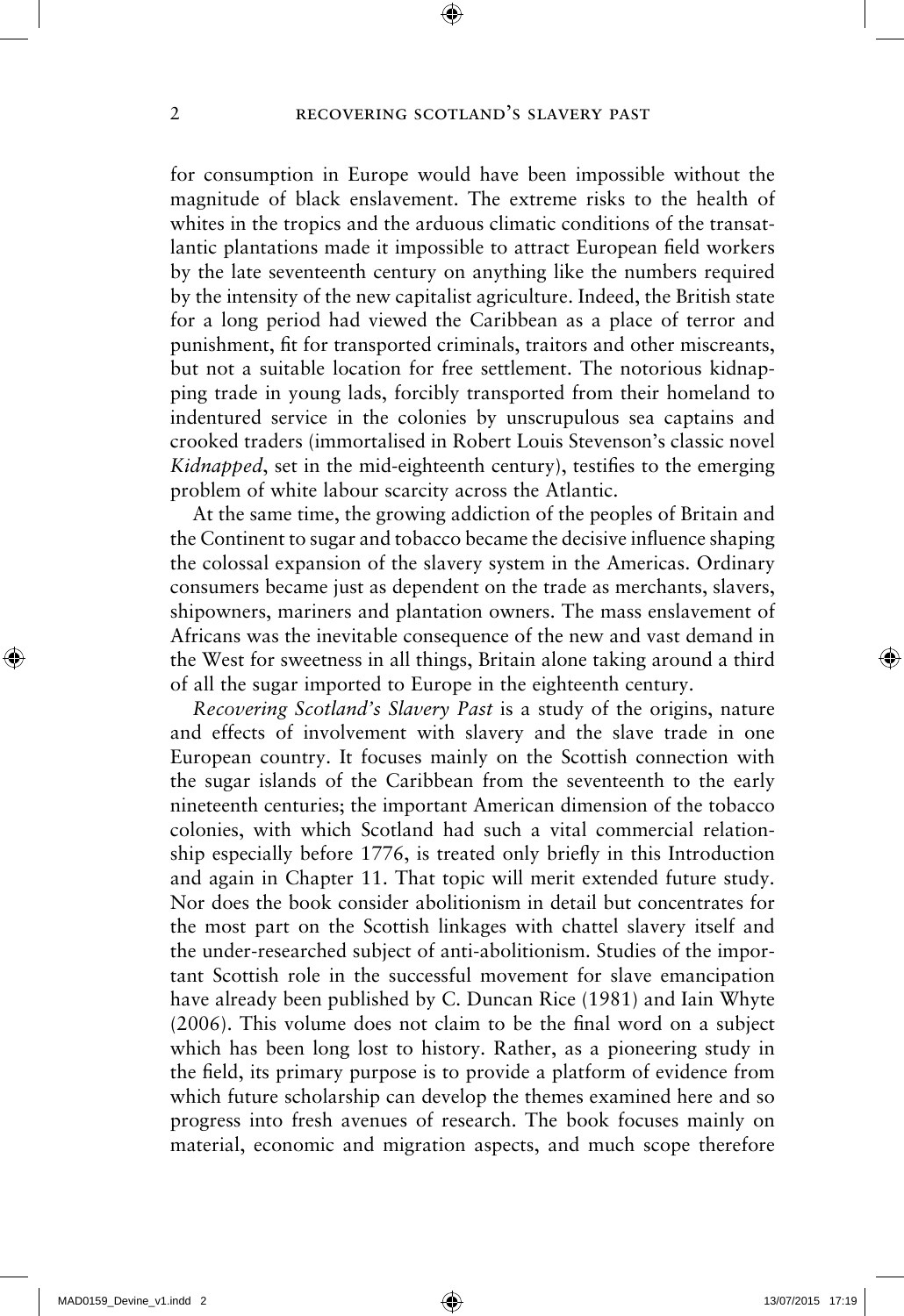remains for future work which can place the Scottish experience in a clearer international comparative context and consider also the political, intellectual, cultural and gender issues associated with the subject. This volume is an integrated study which looks both outwards and inwards by exploring the Scottish role in slavery on the one hand and the effect of that connection on Scotland itself on the other. Within that framework, five main topics are considered.

T. M. Devine and Michael Morris begin the book by probing collective slavery amnesia in both history and literature, and ask why it has taken so long to come to grips with an understanding of this dark episode in Scotland's past. Only in the last fifteen years or so has serious work started to be published on the country's historical links with slavery by scholars in Scottish universities. Most creative writing on the subject in Scotland also more or less dates from the same period.

The chapters which then follow seek to provide hard evidence of Scottish involvement in all aspects of West Indian slavery on the basis of original archival-based research. Stuart Nisbet, Eric Graham, David Alston and Stephen Mullen trace the development of increasing interest in the islands of the Caribbean and mainland South America from the seventeenth century to the 1830s. They demonstrate the impressive scale of Scots migration to the West Indies which at times and in specific locations was more extensive than that from the other nations of the United Kingdom when measured by the respective size of their base populations. These adventurers, unlike their mainly poorer predecessors who ventured to the Caribbean in the seventeenth century, were increasingly drawn from the minor landed, middling and artisan ranks of Scottish society. They sailed across the Atlantic in search of business opportunities and quick fortunes. Suzanne Schwarz in her contribution adds to this picture by describing the extensive part played by Scots mariners, and more especially physicians, in the slavery business of Liverpool, at that time the most successful slaving port not only in the British Isles but in the Atlantic world as a whole. Another striking feature was the very significant Scottish investment from the later 1790s in the 'frontier' lands of the former Dutch colonies of Demerara, Essequibo and Berbice (British Guiana from 1836, now Guyana) situated on the South American mainland. Even in the years immediately before the end of slavery in the Empire in 1833, these territories were still yielding substantial profits for plantation proprietors and slave owners.

These case studies illustrate the geographical range of the Scottish regions with strong migrant connections to the Caribbean. They spread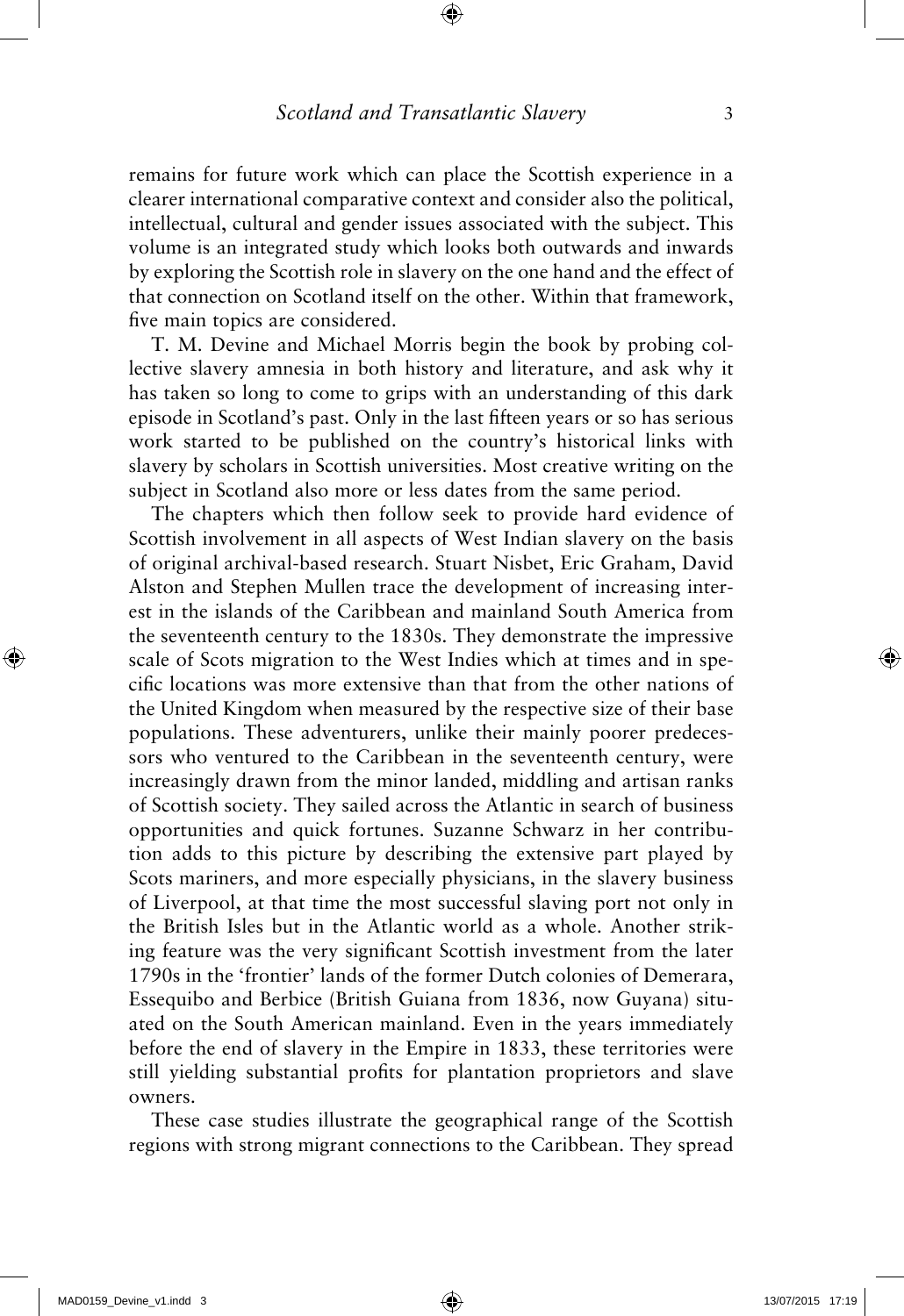across the western Highlands, the north, the north-east and the southwest Lowlands. Hardly any part of Scotland was excluded. The chapters also describe the great wealth that some attained from the slave-based economies, with a minority returning to the homeland with princely fortunes beyond the dreams of avarice to become country gentlemen with elevated positions in society. Their dazzling material success inevitably inspired many more to follow in their footsteps to the sugar islands. Less well recorded, however, are the lives of those who succumbed to the diseases of the tropics or failed to make a substantial mark on the West Indies. They, unlike their wealthier peers, have left little documentary trace for the historian to research and assess.

Key questions arise from these contributions as the bigger picture is considered. Why did there appear to have been proportionately more Scots in relation to their share of British population throughout the plantations by the later eighteenth century? Was the Scottish presence there in any way distinctive in comparative terms? What impact did migration to the Caribbean and the profits made by the sojourners there have on the economy and society of the homeland? These broader issues are examined later in this Introduction and also in some of the chapters which follow.

Nicholas Draper then considers the vast sums paid out in compensation to slave owners for the losses of their 'property' when slavery came to an end in the British Empire in 1833. Crucially, he shows that at abolition the extent of Scottish slave ownership relative to population size was more than England's and much more than that of Ireland and Wales. Moreover, he finds that of the fifteen major British mercantile syndicates receiving most compensation after abolition, ten were either Scottish-based firms or businesses trading from England with earlier founding patterns of known Scottish origin.

Iain Whyte and Catherine Hall follow by examining the passionate public debates which were triggered around the momentous issue of slavery abolition. They focus also on the less familiar, though widespread, opposition in Scotland to emancipation. Not until the 1760s did chattel slavery begin to attract much moral criticism in the public sphere either in Scotland or Britain more generally. Before then the mass enslavement of Africans in the plantations was considered an unexceptional fact of life. Although some of the ideas of the Scottish Enlightenment eventually provided much of the intellectual tool kit for the abolitionist campaigns, their impact overall did not become really significant until later in the eighteenth century, in part because the writings of several of the literati on slavery were sometimes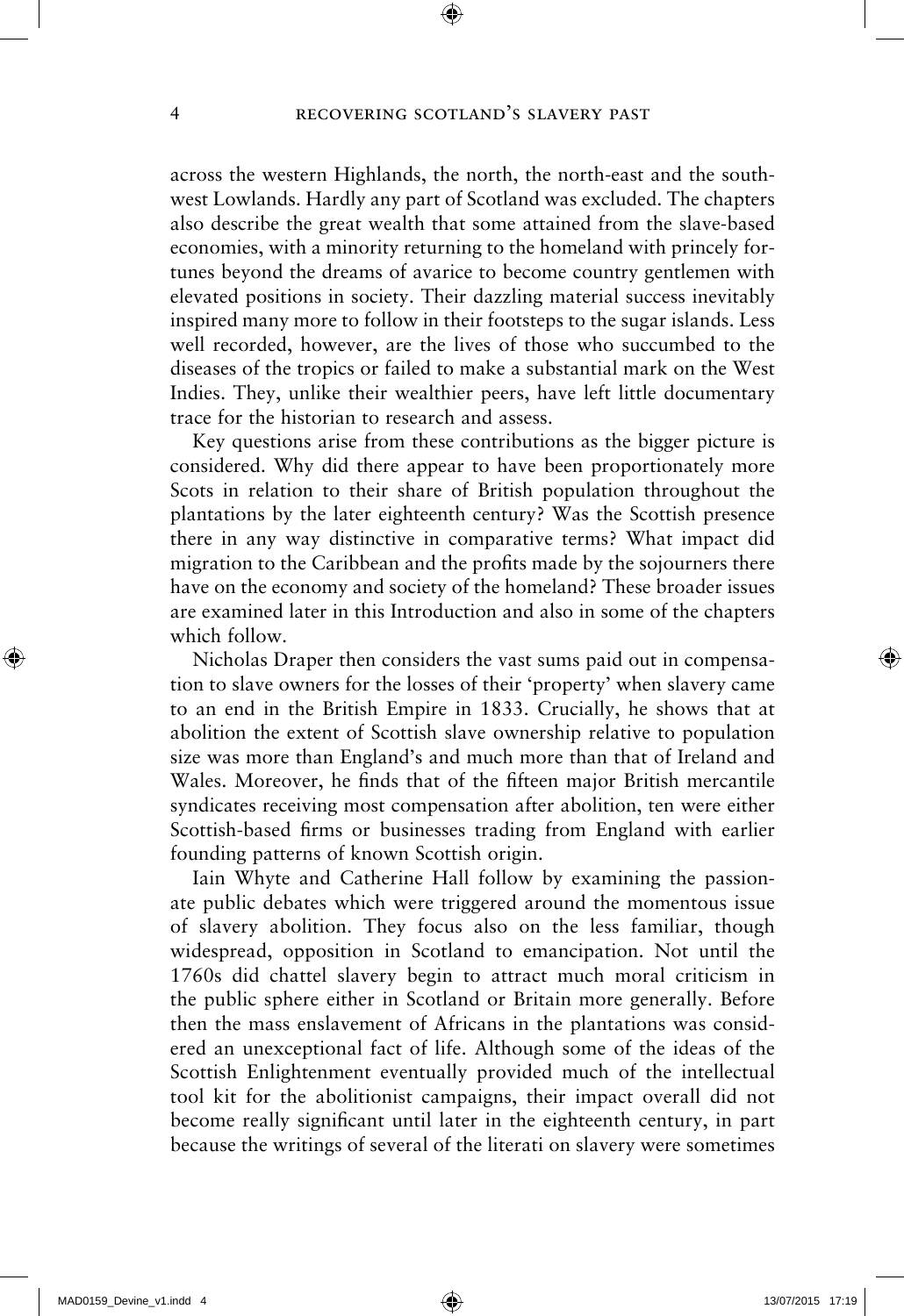complex, ambiguous in approach and not always entirely critical (see Chapter 9).

The cause célèbre at the Court of Session in Edinburgh in 1778 resulting in the liberation of the runaway slave Joseph Knight, brought by his master John Wedderburn of Ballindean from the Caribbean, was indeed a landmark judgement and served to increase awareness of the rarely publicised incidence of slavery in Scotland. The decision effectively outlawed chattel slavery in the home country more than half a century before it was declared illegal in the British Empire. But the judgement had no effect on the functioning of the mass system of bondage in the Americas. The Sheriff of Perth found in 1777, when Knight appealed to him, that 'the regulations of Jamaica, concerning slaves, do not extend to this kingdom'. That ruling was confirmed by a majority of judges in the Court of Session a year later. It might equally have been said, however, that conversely, nor did the 'regulations' of Scotland apply to Jamaica.

Finally, T. M. Devine analyses the impact of profits derived from the slave-based plantations and their markets on Scottish economic transformation before c. 1830. He argues that these capital transfers together with the expansion of transatlantic demand for manufactured goods at the same time were influential factors among others in the origins of the Industrial Revolution in Scotland. The discussion also suggests that the economic effects of slavery in all its aspects may have been more important to industrialisation north of the Border than in England.

The next two sections of the Introduction broaden the lens by examining the slave economy of the West Indies in general terms and then provide an overview of the Scottish factor throughout the islands during the many decades from the early seventeenth century when the slavery system remained unchallenged.

#### **II**

In the eighteenth century Britain's West Indian colonies were universally regarded as crucial to the imperial economy. Even Adam Smith, the most eminent contemporary critic of the colonial system, waxed eloquent about their immense value: the profits of a sugar plantation in the Caribbean, he noted, 'were generally much greater than those of any other cultivation that is known either in Europe or America'.1 Edmund and William Burke also asserted in 1757 that nowhere in the world could great fortunes be made so quickly as in the West Indies. Their importance to the British state and economy was widely acknowledged. In 1700 the British islands accounted for about 40 per cent of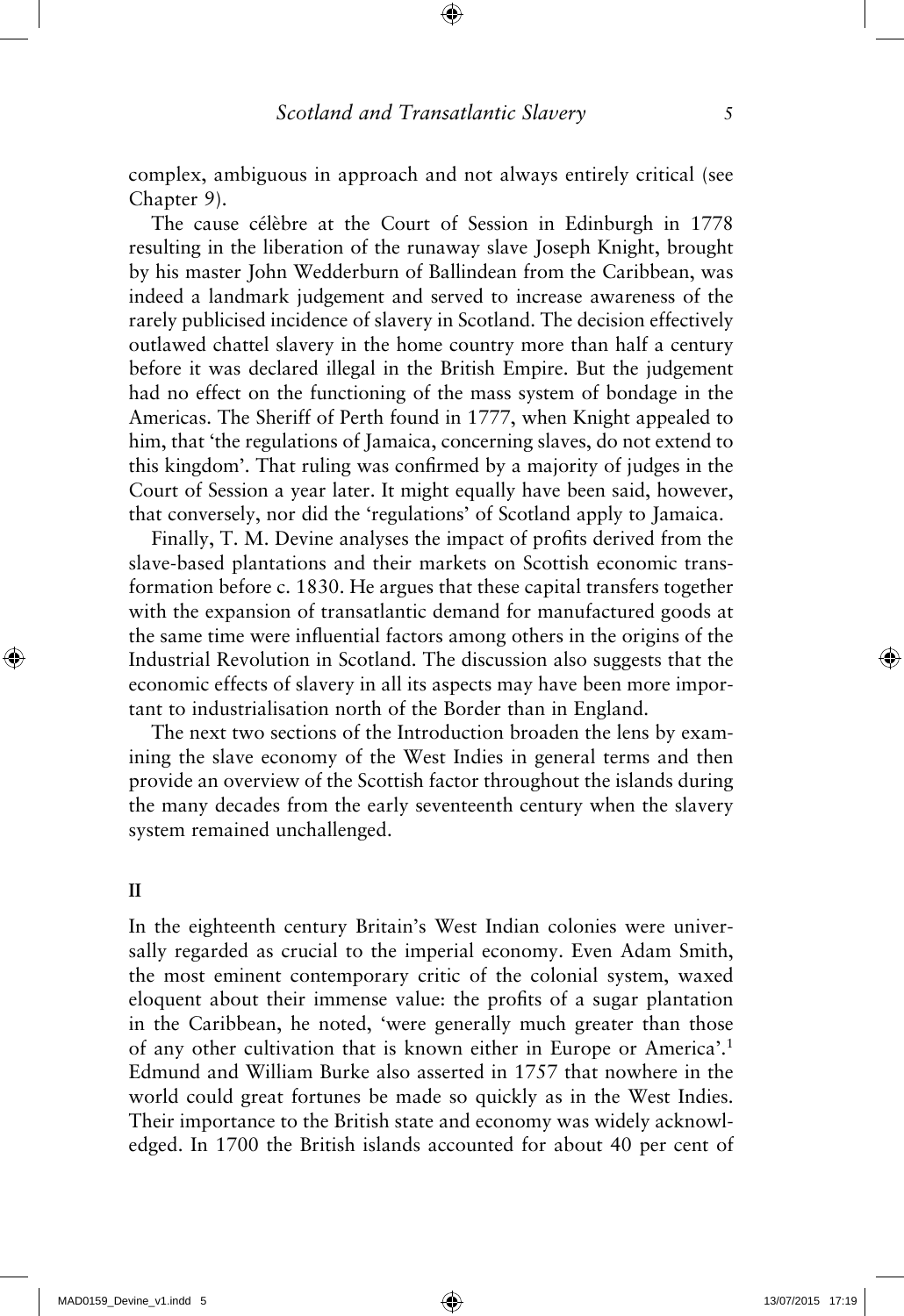all transatlantic sugar consignments. By 1815 the figure had reached 60 per cent. At the end of the eighteenth century the Caribbean colonies employed, directly or indirectly, half the nation's long-distance shipping, their fixed and moveable wealth was reckoned at more than £30 million sterling, duties on West Indian produce accounted for an eighth of Exchequer revenues and the credit structures linked to the plantation economy were crucial elements in UK financial markets.<sup>2</sup>

The expansion of the British West Indian colonies was forged in the violent crucible of the titanic conflicts with France over transatlantic hegemony. The sugar islands were first settled by British adventurers from the 1620s, and by c. 1750 Barbados, the Leeward Islands (Antigua, St Kitts, Nevis, Montserrat) and Jamaica had all been conquered or annexed. Further large-scale territorial gains took place after both the Seven Years War (ending in 1763) and the Napoleonic Wars (ending in 1815). As a result of the first, Britain added Grenada, Dominica, St Vincent and Tobago (the Ceded Islands). By the second, the Empire absorbed Trinidad, Demerara, Berbice, Essequibo and St Lucia. The development of these new colonies depended on a number of factors. The British Laws of Trade and Navigation gave the islands a virtual monopoly of the protected home market for the products of tropical agriculture, where commodities such as sugar by the 1750s were selling at prices some 50 per cent higher than in continental Europe. The West Indies at that time also became the great source of rum for the crews of a massively expanding Royal Navy during the long wars after 1756. Then, after c. 1760, the plantations also fed the factories of the early Industrial Revolution with numerous cargoes of raw cotton. But sugar was king. It is reckoned that sugar consumption in England and Wales alone increased about twenty-fold in the period from 1663 to 1775. Between 1771 and 1775, colonial imports topped 1.8 million cwt. Consumption per head in Britain rose spectacularly from about four pounds in 1700 to ten pounds by 1748, and then to twenty pounds in 1800. Britons seem to have had a uniquely sweet tooth. As late as the 1780s, for instance, the French were only consuming about two pounds per head. The voracious national appetite for sugar and its derivatives was intimately linked to the new obsession for tea-drinking, which set in from the middle decades of the seventeenth century. Consumption per head of tea quintupled in the UK from 0.32lb per head in 1730–9 to 1.78lb in 1804–6. This was partly related to the much faster rise of real incomes in Britain in the eighteenth century compared to the countries of continental Europe. But an even more fundamental influence was the British rate of urbanisation. Under conditions in town and city tea was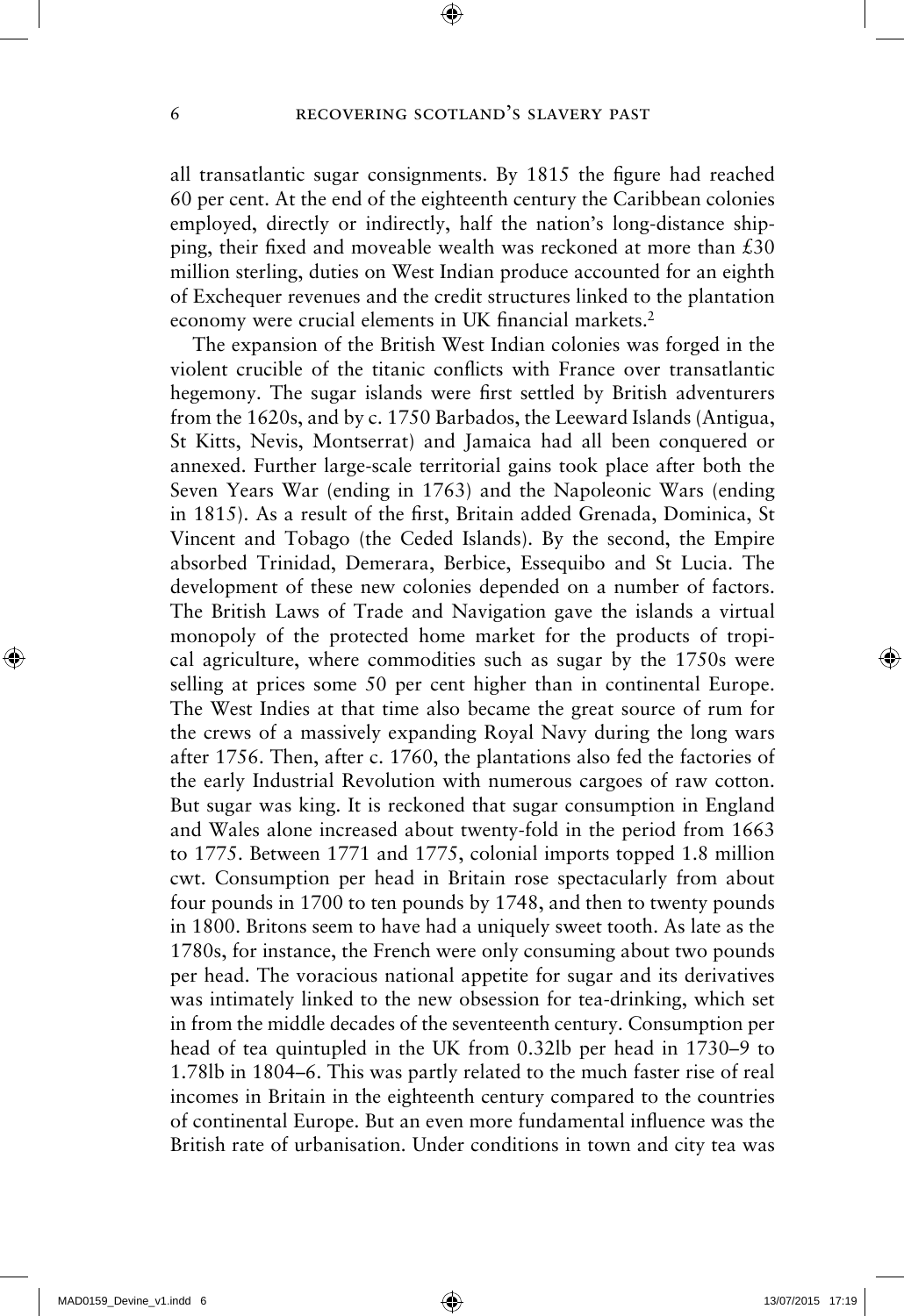more convenient than milk and, until Indian leaf displaced the Chinese after 1865, tea was usually taken without milk. In Britain as a whole, there was a very close correlation between the spread of tea-drinking and the rapid urbanisation of the country. In Scotland, in particular, tea was most commonly consumed in cities and towns before 1800. Sugar as a sweetener came in sugar loafs and semi-hard cones that required a sugar axe or hammer to break them up, and 'nips', a pliers-like tool, to reduce the sugar to usable pieces.

The Caribbean response to the burgeoning sugar markets in Europe was built on two key foundations – the evolution of the plantation system and the massive use of enslaved labour. Conceivably, given the vital dependency on African slaves, the plantations ought to have located in West Africa close to plentiful supplies of labour. But tropical Africa had a notorious reputation as the white man's grave and also, it was argued, slaves might more easily escape back to their homelands. Transporting Africans half way across the world, on the other hand, had several advantages. The Caribbean islands were certainly host to such virulent pestilences as cholera, smallpox and dysentery. But they were not only relatively free from malaria but also were regarded as less lethal than the deadly shores and jungles of Africa. Moreover, European settlement in the West Indies was facilitated by the trade winds, which partially tempered the unrelenting heat of the tropics. The Caribbean also had easy access to cheap sources of provisions in North America, while the prevailing winds were helpful to oceanic commerce and to the powering of the sugar mills which processed the canes.3 Indeed, such were the capacities in the islands to service the booming markets in Europe that some colonies became little more than vast sugar plantations. It was said, for instance of Antigua in 1751, that the land was 'improved to the utmost, there being hardly one Acre of Ground, even to the Top of the Mountains, fit for Sugar Canes and other necessary Produce, but what is taken and cultivated'.4

These were also 'slave societies', in the sense of human communities which depended above all else on unfree, forced labour for their very existence. Without the slave, the sugar economies of the Caribbean would have been impossible. By 1750 Africans and those of African descent comprised about 85 per cent of the population of the British West Indies. It was scarcely surprising that the contemporary commentator Malachy Postlethwayt, writing in 1745 in *The African Trade, the Great Pillar and Support of the British Plantation Trade in America*, asserted that the nation's transatlantic commercial empire ultimately depended on an African foundation. Slaves outnumbered whites by six to one in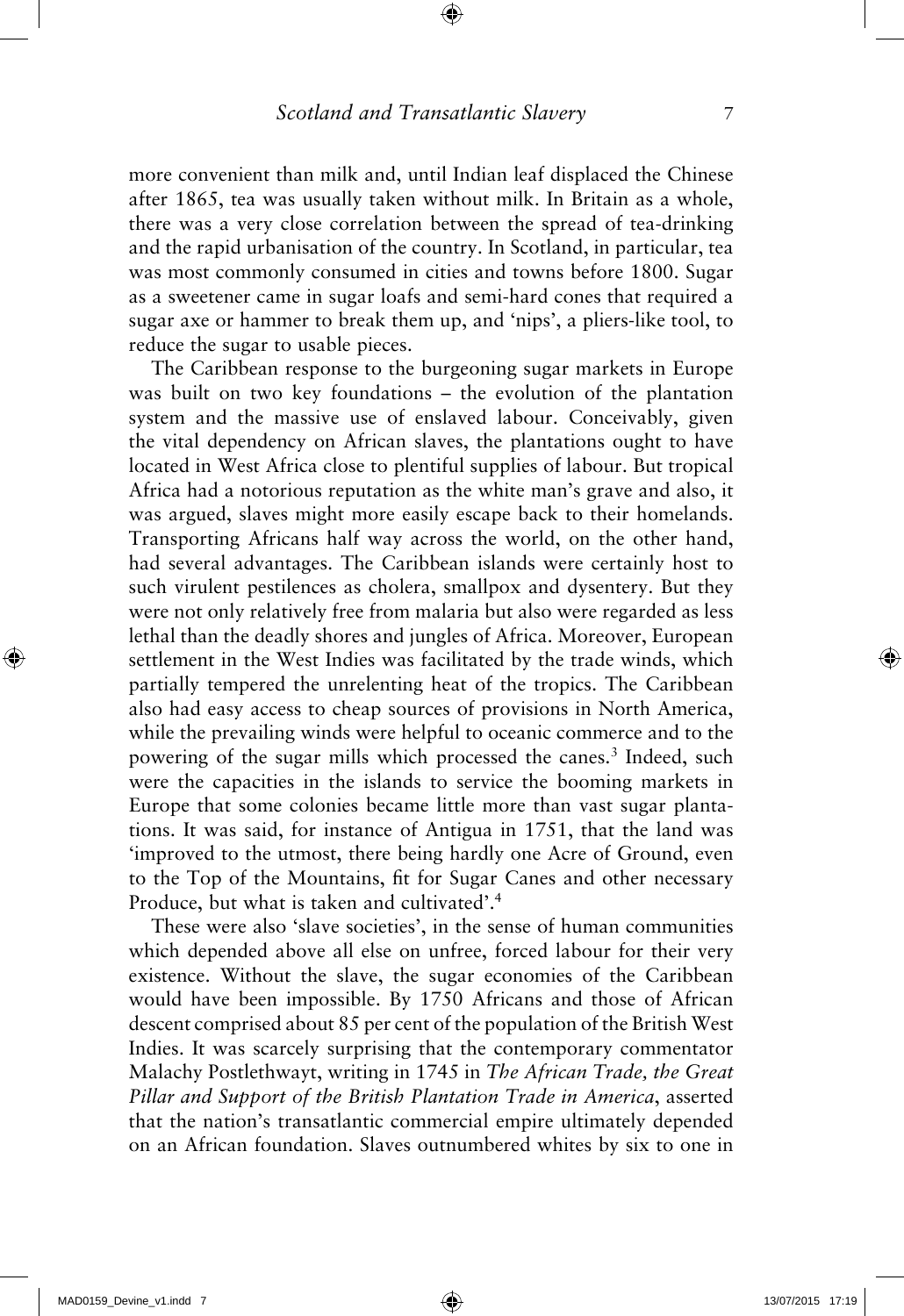1748 and by twelve to one in 1815. They were sourced by British vessels from several regions in western Africa, particularly Senegambia, Sierra Leone, the Gold Coast, the Bight of Benin, the Bight of Biafra and westcentral Africa. The trauma of the enslaved removed from these districts began long before their arrival in the colonies. William Wilberforce, in a speech on the slave trade to the House of Commons in 1789, reckoned that over 12 per cent died during the notorious and terrible Middle Passage from Africa to the Americas, and 5 per cent at seizure, on forced marches to the coast, incarceration there and final deportation. Another third, he suggested, would perish in the Caribbean itself during the initial period of 'seasoning' or acclimatising. During the transatlantic crossing male slaves were commonly chained two-by-two below decks for long periods to minimise the threat of disorder during the voyage. It was said that as a result the stench from slave ships could be picked up by other vessels from several miles away downwind.

The 'free coloured' populations of the Caribbean, sometimes of Scots descent, should also be recorded as part of the labour force. They were a larger group than the whites and in several islands were essential to the operation of the plantations as managers and overseers, so helping to make large-scale absenteeism of white owners possible. The children of Scots migrants and both enslaved and 'free coloured' women are also therefore an important legacy of Scotland and slavery. Most whites were transients, hoping to make a quick fortune and return home as quickly as possible with their gains, though, despite the fabled riches of the Caribbean, few actually managed to do so. But one consequence was that in the British West Indies the sojourners failed to develop 'integrated, locally rooted societies, comparable with the North American colonies'.<sup>5</sup> Scots did not establish schools or churches on the Caribbean islands where they settled in the manner familiar in other parts of the Empire. Janet Schaw visited Antigua in 1775 in the course of her travels from Scotland to the West Indies and North Carolina between 1774 and 1778. She was the daughter of a family of gentleman farmers near Edinburgh and was accompanying her brother to St Kitts, where he was to take up an appointment as a customs official. Schaw noted in her letters home how most planters left their families behind and those who did not do so usually sent their children back to Scotland to be educated. As there was no Presbyterian church on the island, she herself had to attend Anglican services on the Sabbath.

This was not the only point of difference between the two colonial systems. Another was in the stark contrast of the treatment of blacks. Not for nothing was the Caribbean known as the graveyard of the slaves.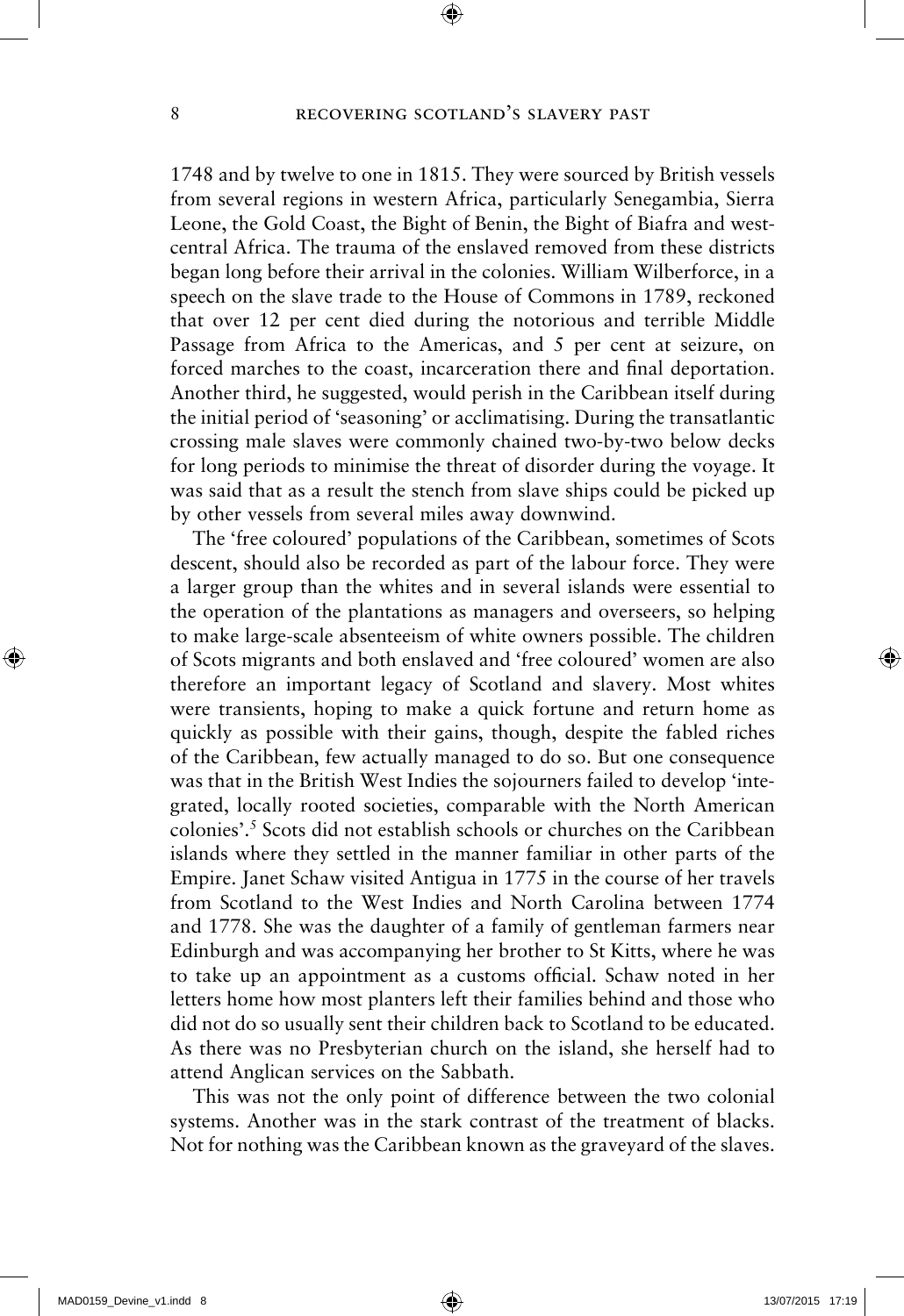Even by the arduous conditions of unfree labour in the North American plantation colonies for tobacco and rice cultivation, the suffering of the blacks in the West Indies was especially horrendous. About 1830, crude death rates in the USA and Jamaica were 20 and 26 per thousand respectively. The differences in birth rates were even more dramatic – 50 and 23 per thousand respectively. It was reckoned in the 1750s that a quarter of all slaves died within three years of arrival, though mortality rates could often be significantly higher than that. On the Codrington plantations in Barbados between 1741 and 1746, for instance, 43 per cent of all Africans died within three years of arrival. It should be remembered, of course, that slave mortality on the islands was also very much influenced by Africans picking up diseases on the Atlantic crossing and on the forced marches to the African coast. Partly high death rates were also based on an inhuman calculation. Planters generally believed until the later eighteenth century that buying 'salt-water' blacks, straight off the slave ships, was 'cheaper' than encouraging family life and reproduction of the existing 'stock'. Thus, it was common practice then for plantations to buy slaves at crop time and set them to work with little or no time spent on seasoning. By definition also, slavery was an oppressive regime where work was only done under threat of punishment. Some scholars have suggested that coercion reached especially rigorous and exacting levels in the Caribbean because the grossly skewed ratios of whites and blacks generated rancorous fear and paranoia among British planters about the menace of slave rebellions. Sir Hans Sloane saw the responses in Jamaica:

The Punishments for Crimes of Slaves, are usually for Rebellions burning them, by nailing them down on the ground with crooked Sticks on every Limb, and then applying the Fire by degrees from the Feet and Hands, burning them gradually up to the Head, whereby their pains are extravagant.6

Crimes of a lesser nature were dealt with by 'Gelding, or chopping off half of the Foot with an Ax [sic], while for trying to escape the slave was burdened with iron rings, chains, pottocks and spurs'.<sup>7</sup>

Essentially, however, the high levels of slave mortality were caused to a significant extent by the unrelenting nature of the plantation regime. The slave gangs on the sugar estates toiled from dawn to dusk in land preparation, in harvesting the canes and in sugar-boiling. In the Caribbean about 90 per cent of the slaves worked in these tasks. One scholar estimates that it was 'probably one of the highest labour participation rates anywhere in the world'. Janet Schaw observed the regime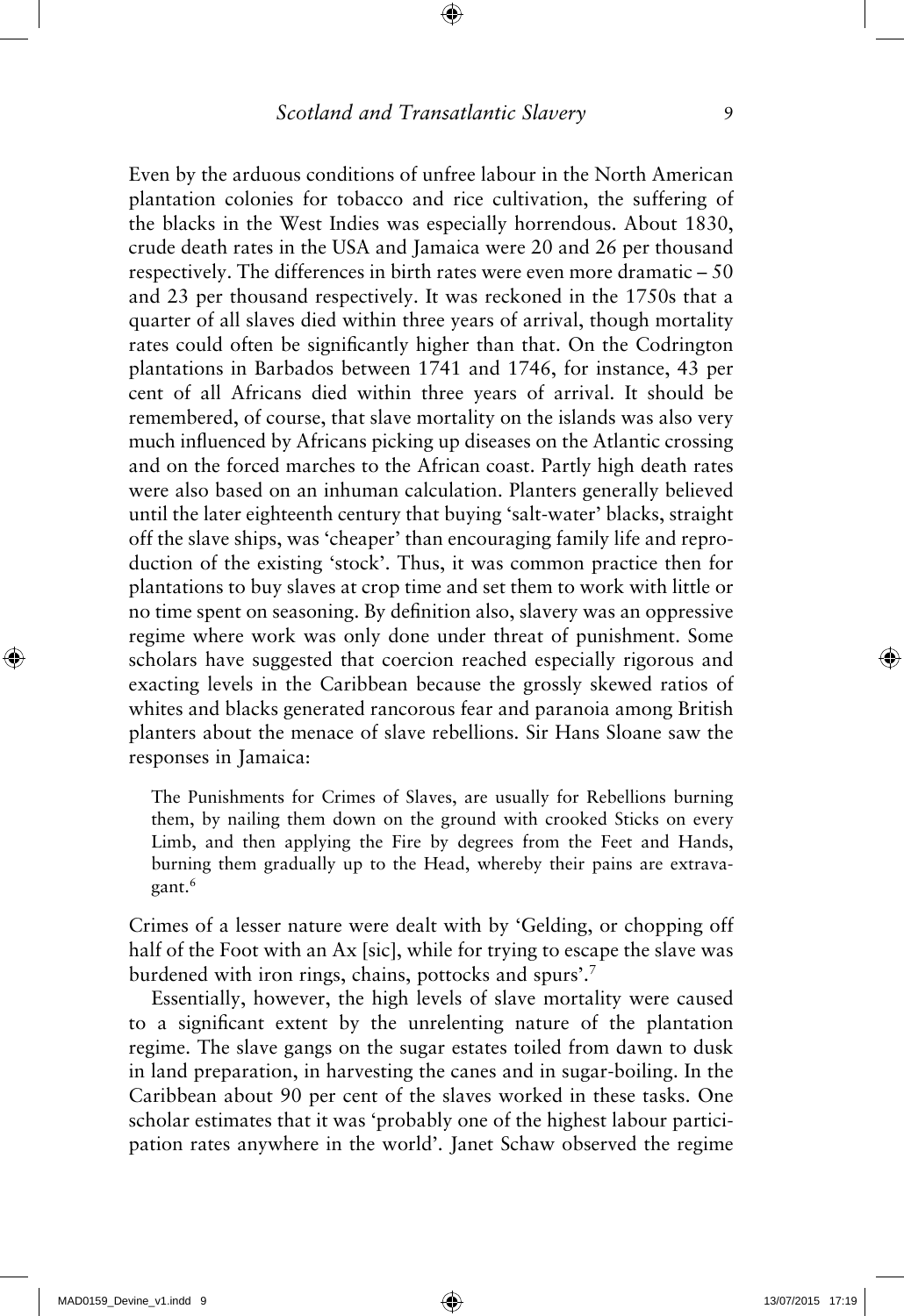in St Kitts. She noted that every ten slaves had a driver, who walked behind them holding a long and a short whip in his hand. Both men and women were naked 'down to the girdle' and so she was able to make out the marks left by the use of the lash. Each slave had a basket which was carried up the hill filled with manure and then brought back with sugar canes for the mills: 'They go up at a trot, and return at a gallop, and did you not know the cruel necessity of this alertness, you would believe them the merriest people in the world.'8 Schaw accepted that 'humane Europeans' would be appalled at this treatment but asserted that such reactions were misconceived:

When one becomes better acquainted with the nature of the negroes, the horrour [sic] of it must wear off. It is the suffering of the human mind that constitutes the greatest misery of punishment, but with them it is merely corporal. As to the brutes it inflicts no wounds on their mind, whose Natures seem made to bear it and whose sufferings are not attended with shame or pain beyond the present.

The arduous toil helps to explain why about half the slave women in the British West Indies never bore a child in the mid-eighteenth century. On the American mainland there was never the same intensity of work on a single crop. Tobacco cultivation, tending farms, cutting timber and domestic service were just some of the varied range of tasks undertaken. Recent work on slave skeletal remains in Barbados burial grounds by nutritionists and anthropologists has added a new dimension to an understanding of slave mortality in the Caribbean. These results point unambiguously to malnutrition as a vital factor reducing the immunity of the black population to the epidemic diseases which infested the lowlying plantations and their malignant environments.<sup>9</sup>

Nor should the human factor be neglected in this account. The Caribbean was notorious for planter absenteeism, especially near the end of slavery. In 1832, 540 (84 per cent) of a total of 646 sugar estates were owned by absentees or minors. Proprietors were often keen to escape home from the tropics as soon as they had managed to make enough for leisured living in Britain. By 1800 it was often their attorneys, managers and overseers who actually ran most plantations in the West Indies. This class was committed to maximising production, not simply to satisfy the expectations of their masters, but because they also were determined to make money quickly and return to spend their last years in more congenial surroundings at home. The pervasive culture of avarice engendered a regime of unrelenting rigour on the slave plantations. Untold numbers of blacks were quite literally worked to death.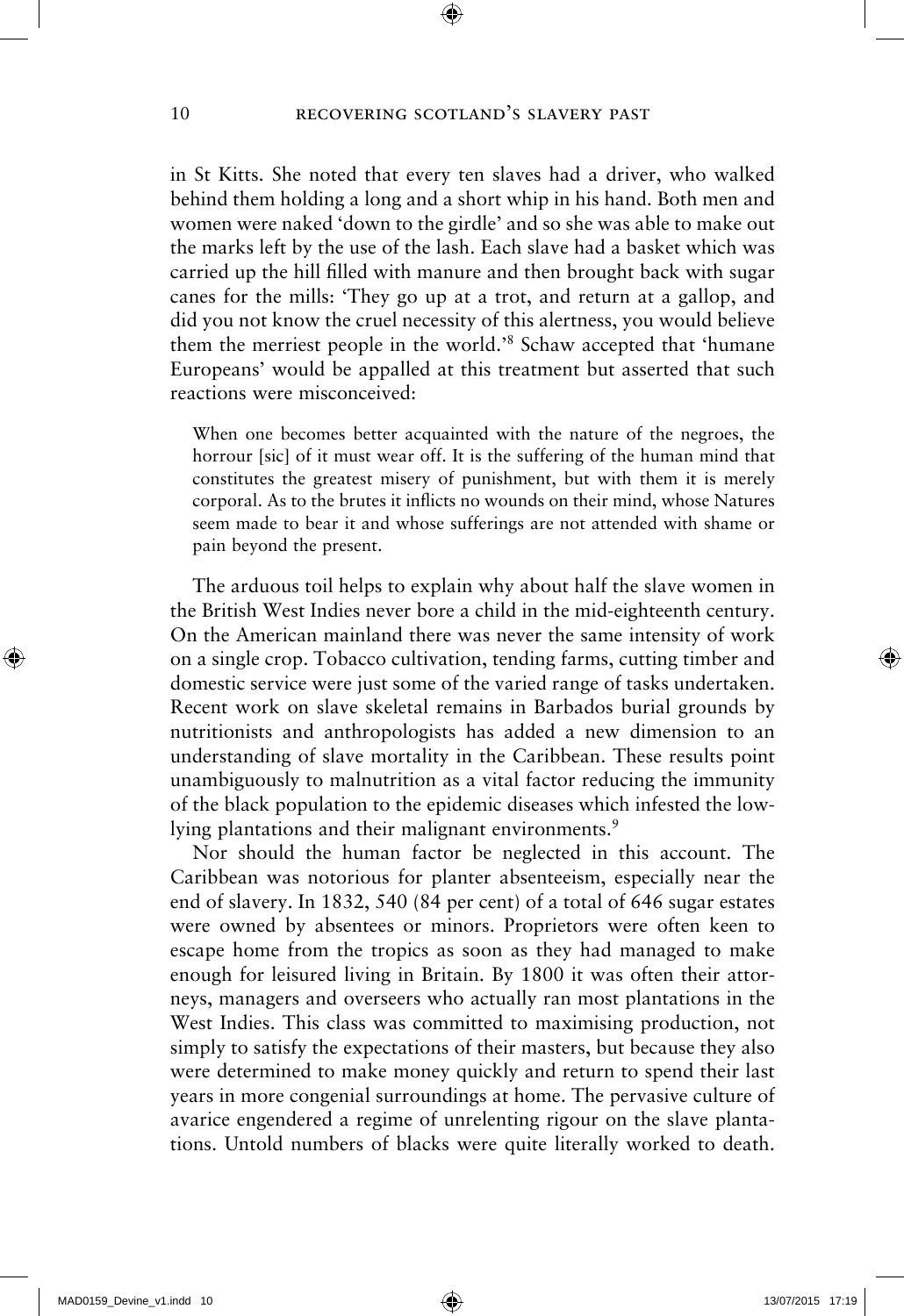It is hardly surprising, therefore, that modern scholarship has identified the islands of the British West Indies as the location of the most deadly and destructive systems of slavery in the New World. Only in the later decades of the eighteenth century did the policy on most estates alter in favour of encouraging new generations of slaves to be born in the Caribbean itself rather than simply purchasing 'salt-water' blacks off the ships from West Africa. As a result, the trend towards some amelioration came to be established on the plantations.

#### **III**

As Stuart Nisbet shows in Chapter 3, Scotland's sugar trade with the Caribbean goes back to the middle decades of the seventeenth century. During and after the American War of Independence one hundred years later, however, the business rapidly became the dominant sector in Scottish overseas commerce, assuming the position that the tobacco trade had long occupied over previous decades. By 1815, 65 per cent of all goods exported from Scotland were destined for the West Indies, the country's biggest overseas market by far at the time. The enormous increase in cargoes of cotton wool from the islands also became of strategic significance as the raw material of the first stages in the Scottish Industrial Revolution. Some of the nation's most powerful and wealthiest merchant houses were now trading to the region and young Scots in increasing numbers became engaged in the management of plantations. The Caribbean connection may have been long forgotten nowadays, but in the eighteenth and early nineteenth centuries it was of central importance in the economic history of Scotland.

Two old myths about that relationship have been demolished by modern historical research.<sup>10</sup> The first was the belief that the relationship did not flourish until after the Anglo-Scottish Union of 1707 because only from then were Scottish merchants able to trade on a legitimate basis with the former English, now British, colonies across the Atlantic. However, there was no legal constraint on the actual settlement of Scots in the islands of the Caribbean before 1707 and so by the later seventeenth century they were to be found there in some numbers, a motley group of indentured servants, small traders, planters, prisoners of war banished by Cromwell, Covenanters forced into exile by Charles II and James VII, criminals and vagabonds transported to the plantations and even survivors from the ill-fated Darien expedition of the 1690s. A total of 4,000 to 5,000 Scottish settlers have been identified in the West Indies for the period 1660 to 1700.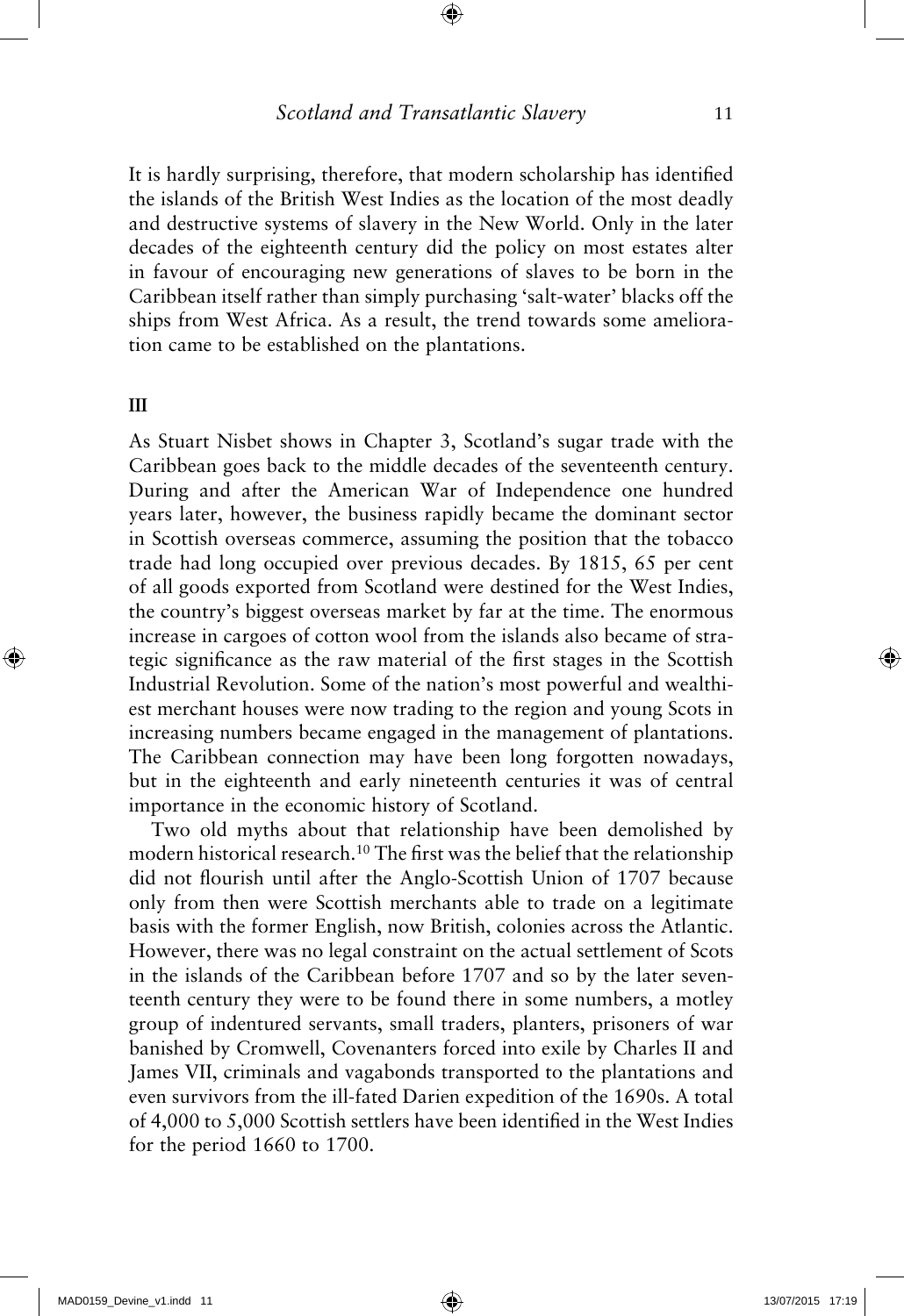Also, Scots were indeed legally prohibited from direct trading with the English transatlantic colonies for much of the period before 1707. But they found numerous ways of circumventing the official controls by smuggling, employment of English vessels as covers, trading from English ports and the use of counterfeit papers. So by 1700 a substantial Scottish interest in the Caribbean was well established. It was a local variant of Scotland's growing orientation to the Atlantic world as the ancient commercial links with Europe began to stagnate and decline in comparative terms from the middle decades of the seventeenth century, only then to be powerfully reinforced and energised again after the Union by the re-export trade to continental countries in imported colonial tobacco and sugar. Darien may have failed spectacularly but that ambitious project nevertheless signified the intention of the Scottish governing class to commit the economic future of the nation to seizing commercial opportunities across the ocean in the western hemisphere.

The second myth was that only after the American War of Independence and the collapse of the tobacco trade at that time did Scottish involvement in the West Indies really take off. It is correct to argue that from the 1770s there was a dramatic strengthening of the relationship, not simply because of diversification by the tobacco lords but as a result of the demand of the new Scottish textile mills for West Indian 'sea island' cotton and the growing popular appetite for sugar as national population and real incomes continued to rise. Yet, as the chapters which follow confirm in detail, Scots were flooding into the region long before 1783, especially after the British victories of the Seven Years War (1756–63) which released several former French Caribbean islands for plantation ownership and business exploitation. Indeed, to distinguish the sugar and tobacco trades one from the other before the American War is essentially to draw a false dichotomy. Several leading Clyde merchants had fingers in both pies, and transfer of capital from the much more extensive American enterprise became an important influence fuelling expansion in West Indian commerce in the eighteenth century.

Certainly also the Union was a necessary precondition for Scottish success across the Atlantic. Only the lethal force of the Royal Navy could provide effective protection to the British merchant fleets which sailed the seas during a century of endemic conflict with France and other continental powers for global supremacy. An independent Scotland did not have anything like the naval or military muscle to stand alone in this world of aggressive martial giants. Immediately before the Union, the Scottish 'navy' comprised only three or four vessels.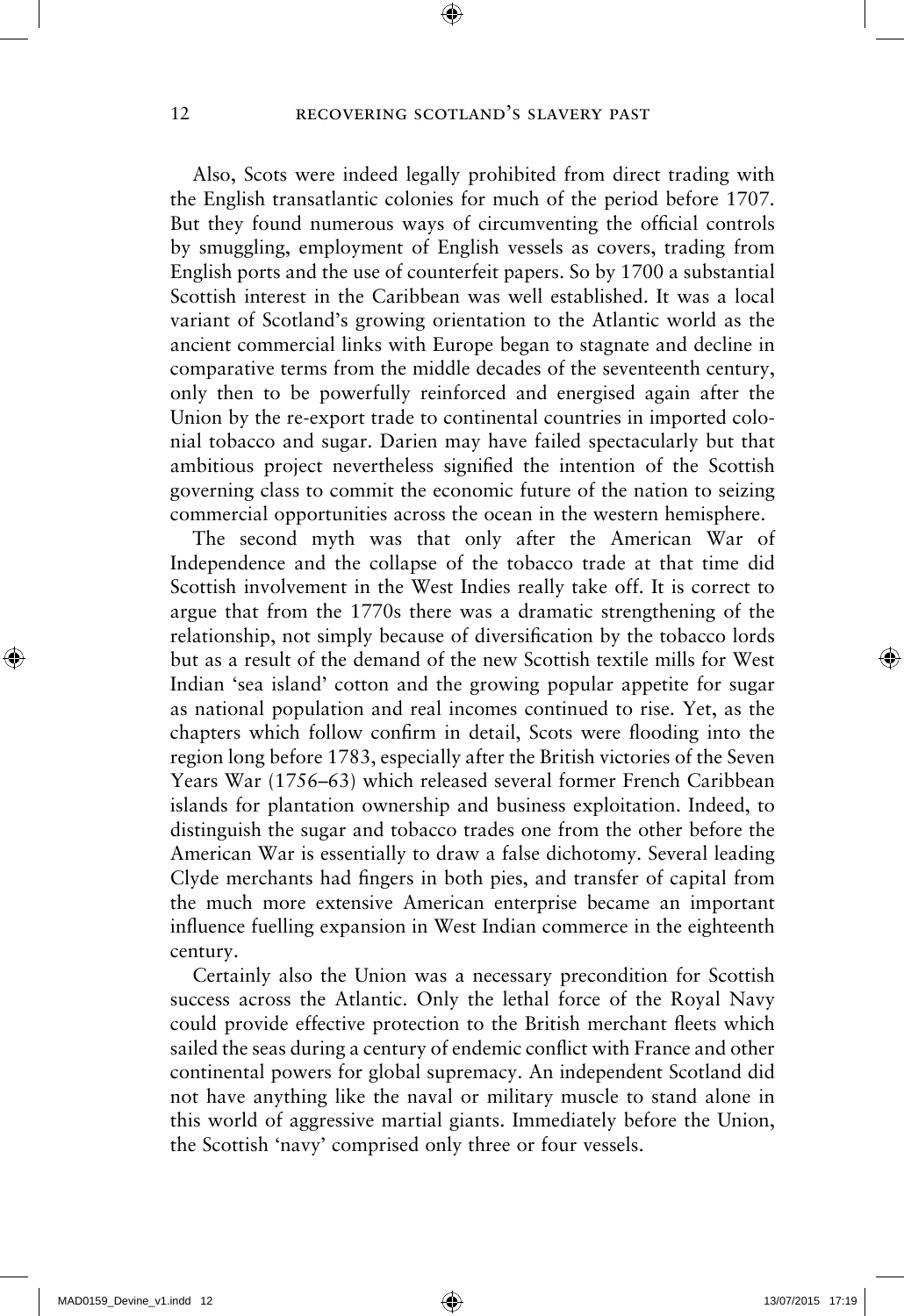Nevertheless, 1707 cannot in itself be considered a sufficient explanation for the advance of Scottish enterprise in the West Indies and the over-representation of Scots in some islands as they often were elsewhere in the British imperial world. To understand that, it is essential firstly to take a long view of Scottish overseas ventures before 1700 and then secondly to probe those aspects of the society and culture of eighteenth-century Scotland which might account for a disproportionate Scottish presence in the Caribbean. The movement en masse of Scots into Jamaica, the Ceded Islands and Demerara/Berbice /Essequibo (later British Guiana) in the second half of the eighteenth century was a regional variant of their penetration elsewhere in the Empire. For centuries, as pedlars, soldiers, clerics and scholars, the Scots had been a nomadic people. Scotland was a country where emigration was the norm rather than the exception, with a widely developed culture of long-distance mobility. From long experience of trading in central and northern Europe since medieval times, they traditionally tended to avoid areas where competition was entrenched and instead struck out into fresh frontier territories which presented potential opportunities, as well as considerable risks, for bold interlopers and adventurers. It was that strategy which had led to earlier Scottish successes in Poland-Lithuania in the sixteenth and seventeenth centuries and especially across the hinterland of the great river Vistula. Smuggling, a brazen disregard for commercial regulations and the habit of trading in close kin-based networks in order to minimise risks and squeeze out competitors were also familiar traditional practices.

These old methods of doing business in alien and volatile markets were transferred en bloc, first across the Atlantic and then eventually to Asia as the British Empire in the west and east experienced massive territorial expansion after a succession of colonial victories over European powers. Indeed, on occasion, the new connections were forged not from Scottish ports but from Scottish mercantile colonies in continental centres such as Amsterdam and Rotterdam. Enhanced intervention by Scots in the West Indies ran in parallel with the business of the Glasgow tobacco houses with the small planter class in the back country of the Chesapeake, away from the London-dominated tidewater areas; the Nor'West Company's vigorous engagement in the Canadian fur trade in the Arctic wastes, eventually threatening the hegemony and then the very survival of the mighty Hudson Bay Company itself; and the 'private trade', anchored originally among Scots servants of the East India Company and then spreading across south-east Asia to China and Japan in the early nineteenth century. In the Caribbean, for example,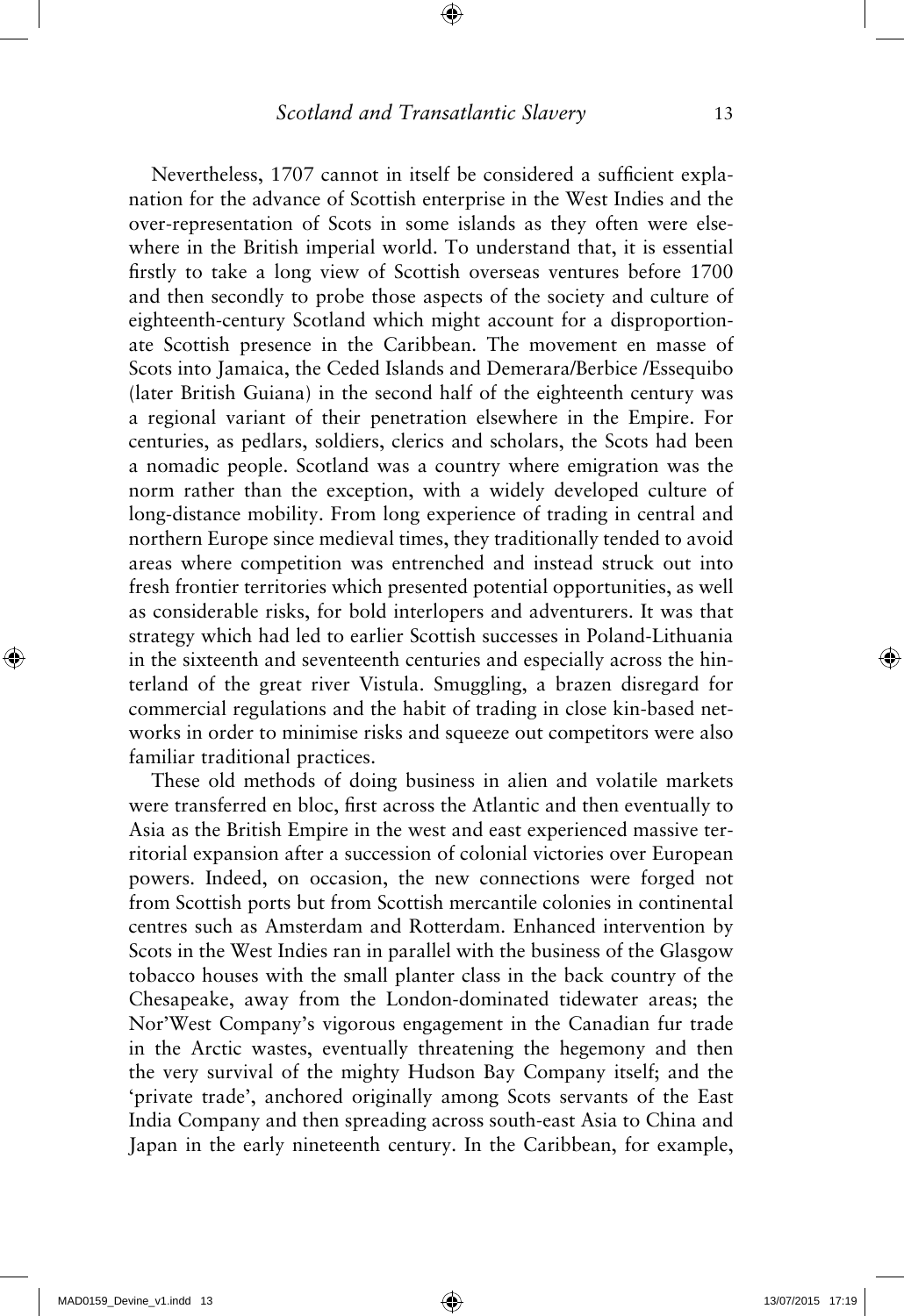Scots adventurers were always under-represented in Barbados, a colony long settled by the English since the early seventeenth century; they made instead for other islands where unreclaimed land and limited existing settlement promised richer future pickings. Classic examples were their rapid penetration of the former French islands after 1763 and annexed Dutch colonies on the South American mainland in the 1790s and after.

Those who emerged in this period as plantation owners, merchants and professionals in the West Indies were often the kindred of the small laird and urban mercantile-professional classes of Scottish society. They were seduced by the reputation of the slave colonies for making quick and easy money despite the lethal threat to life from tropical diseases. Janet Schaw in her letters home, for instance, reckoned that at times these could kill as many as four out of five new arrivals in their first year before their 'seasoning' was completed.

Given the choice, these migrants might very well have preferred to try to make their fortunes in healthier climes south of the Border. After all, Scots had long found success in London and established Scottish trading communities had flourished there for several generations by the eighteenth century. Nevertheless, for many young neophytes, breaking into the opportunities and riches of the capital with its long-established patronage connections and metropolitan networks was often challenging. Even the professionals, such as physicians and surgeons trained in the famous Scottish medical schools, had difficulty because of the refusal of the London colleges to accept their qualifications. More typical therefore of the movement of younger Scots traders to London, who did not already have family or personal connections there, was to seek some success overseas before attempting to obtain a foothold in the capital, as Eric Graham describes in Chapter 4. Posts and jobs in imperial territories, often avoided by the progeny of English elites because of the risks to health in far-off lands, were easier to access by Celtic adventurers. This was especially so where Scottish family, regional and local connections were already embedded by the middle decades of the eighteenth century and capable of offering support to new arrivals.

In her travels, Janet Schaw noted the Scottishness of the island of Antigua. She landed 'at a Wharf belonging to a Scotch Gentleman' and soon met with many Duncans, Millikens, Blairs, Bairds, Hallidays, Mackinnons and Malcolms. She noted that 'many Scotch names' were inscribed on the tombstones of the local graveyards and in St Kitts there were 'many fine plantations belonging to Scotch people who do not reside in them'. She observed too that resident Scots gave their business primarily to Scottish merchant houses. Clanship may have been in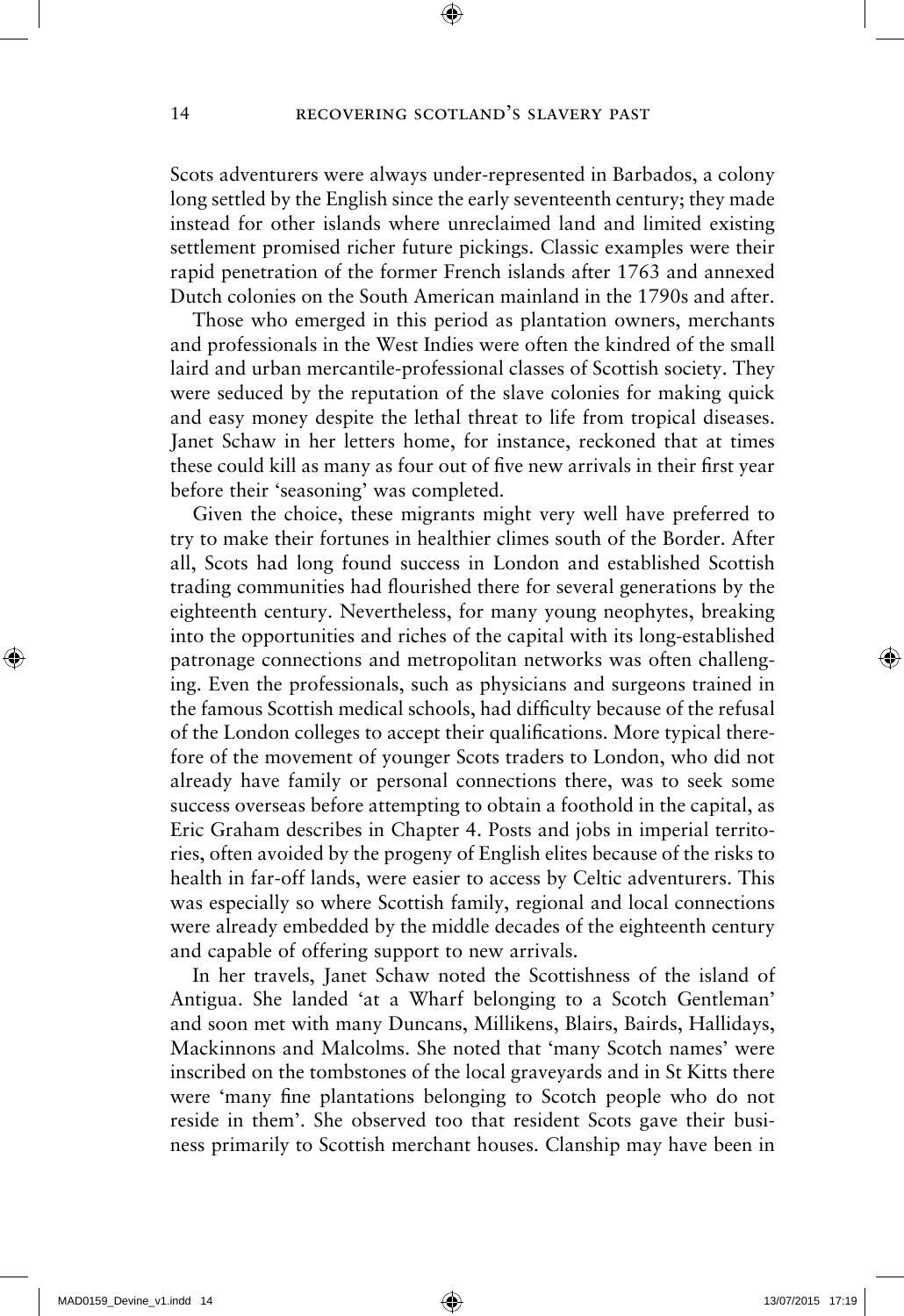its death throes at home but neo-clanship (based on kindred ties and with profit-making rather than tribal security and martial purpose the new rationale) flourished in overseas territories. By the later eighteenth century, for example, a veritable plantation empire of Campbells of Argyll bestrode the western areas of Jamaica (see Chapter 4). Successful ethnic networks like these aroused a degree of Scotophobia among other whites in the slave colonies. Time and again the correspondence of the English in the plantations is peppered with dismissive remarks about 'the Scotch' as clannish, ubiquitous and doing very well for themselves.

This theme of the influence of Scottish networks on the promotion of business success is pursued again in several of the chapters which follow. Yet care must be taken. Scots were not alone at the time in employing family and personal connections for commercial ends. Only future comparative study can really tell us how distinctive and advantageous their networking was in relation to that of other ethnicities within the Empire.

Scots had also long been over-represented among the officer class of the British army even before 1707. From their loyal ranks, accustomed to unquestioning military obedience and to the enforcement of authority as determined by the state, were often recruited the governors and lower functionaries who administered the new colonies annexed during and after the series of eighteenth-century imperial wars. So it was that a number of Scottish governors were to be found in the Ceded Islands after 1763, the Leewards in earlier decades and, most importantly of all, in Jamaica when Alexander Lindsay, Earl of Balcarres, became not only the most important British grandee in the West Indies in the 1790s but one of the most powerful throughout the Empire. Once again, ethnic interest, clientage and influence in the Caribbean were likely to increase through the power of these Scottish colonial elites, though it would be an exaggeration to suggest that each and every one of them always and inevitably were keen to favour the interests of their fellow countrymen.

Closely related to the issue of opportunity abroad were conditions at home. While many of the nation's elites prospered, the later eighteenth century was also a time of increasingly acute economic and demographic challenge for a number of the Scottish laird classes and their cadet branches. On the one hand, the number of non-inheriting younger sons was increasing rapidly because of the significant rise in population at the time and the steep fall in infantile mortality which was one of its causes. Quite simply, there were now many more male offspring surviving well into adulthood than ever before. Genealogies show that it was not uncommon for some gentry families to have as many as six, eight, ten or even more surviving adult children by the early nineteenth century.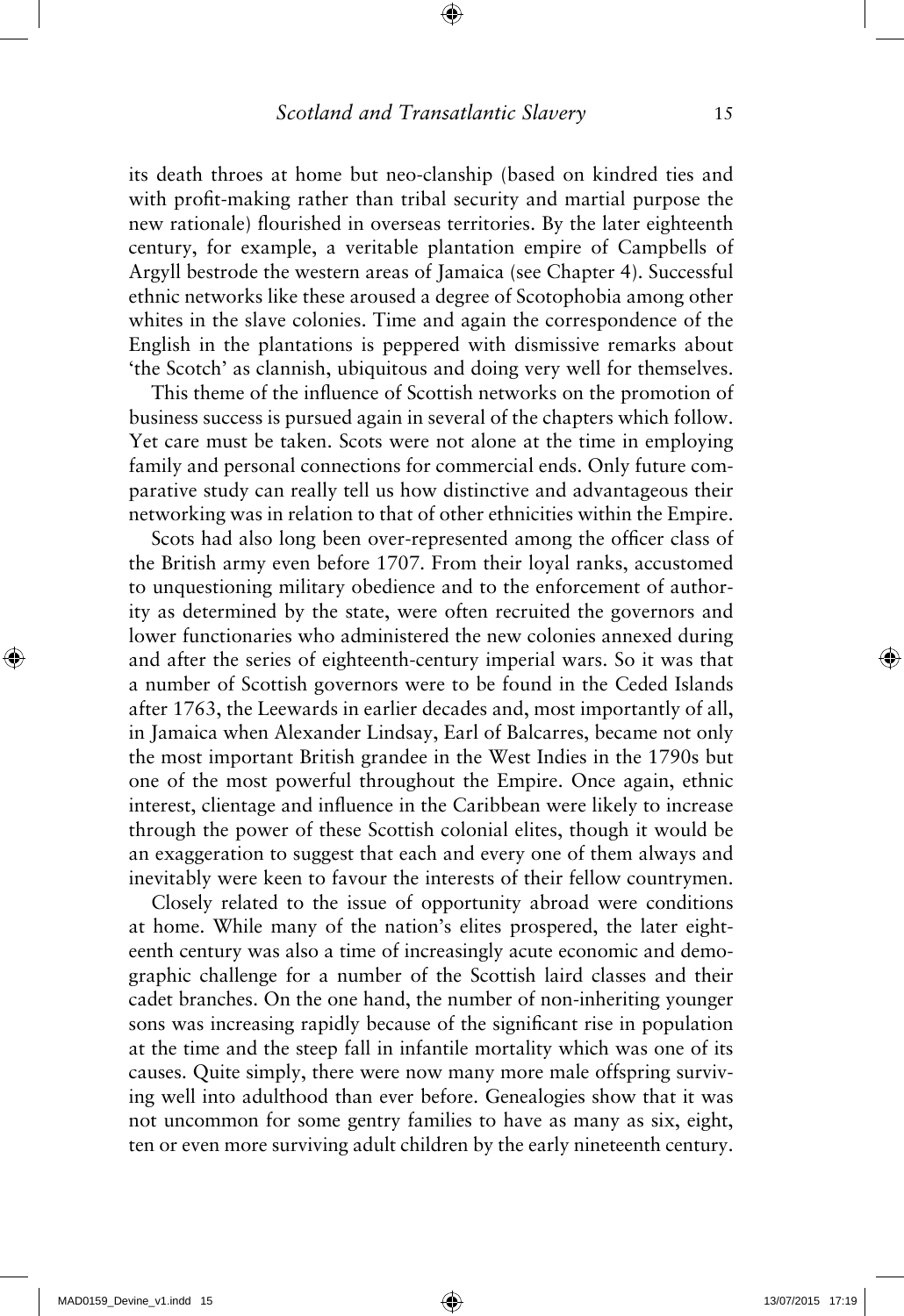Because of the legal tradition of primogeniture, excluding all but the eldest son from the inheritance to family estates, remaining male siblings had to find alternative careers to avoid the threat of downward social mobility into the depths of genteel penury. An inherent difficulty was the tiny size of the Scottish civil administration, which meant that public posts available through patronage and family networking were few and far between at home. Annuities, pensions and dowries (in Scotland, tochers) needed also to be funded for the women of the family. Since they tended on average to outlive men, a pressing problem in eighteenth-century elite society was how to provide for the potential legions of surviving spinsters, widows and their dependants. Significantly, no less than 40 per cent of claims for compensation at the end of slavery in 1833 in Britain were made on behalf of pensioner females who were at least partly dependent on accruals from slave property for a regular income from mortgages on Caribbean plantations (see Chapter 8).

At the same time, confirmation of social rank in the eighteenth century was now more than ever being determined in the public sphere by display – material consumption, fashionable clothing, rich furnishing, trains of servants, domestic refurbishment and the building of houses which were designed to impress. Later in the century the increasing value of rent rolls on many estates did much to offset these costs. Earlier, however, and until around the 1770s, agricultural rents in Scotland were mainly static or only showed modest increases. A rise in indebtedness, often on a very significant scale, became therefore an anxious fact of life for many old landed families. In the Western Highlands and Islands, for instance, where these problems were often most critical, over two-thirds of estates changed hands (sometimes, ironically, to returning imperial adventurers who had been born and raised in Gaeldom) after c. 1800, as hereditary owners were squeezed out by overwhelming debt, encumbered lands and, for some, final bankruptcy and sequestration. That the influences were also Scotland-wide is illustrated by the fall in the number of smaller estates throughout the Lowlands as richer aristocratic magnates bought up more and more of the properties of less fortunate families.

Imperial opportunities in trade, the army, navy, administration and the professions often became one of the few routes of escape from the inexorably contracting vice of these twin financial pressures. Indeed, the availability of places in the expanding Empire came like a godsend to numerous impoverished but genteel kindreds the length and breadth of Scotland. A great exodus of young men, for the most part little older than fifteen or sixteen years of age, was propelled to the furthest reaches of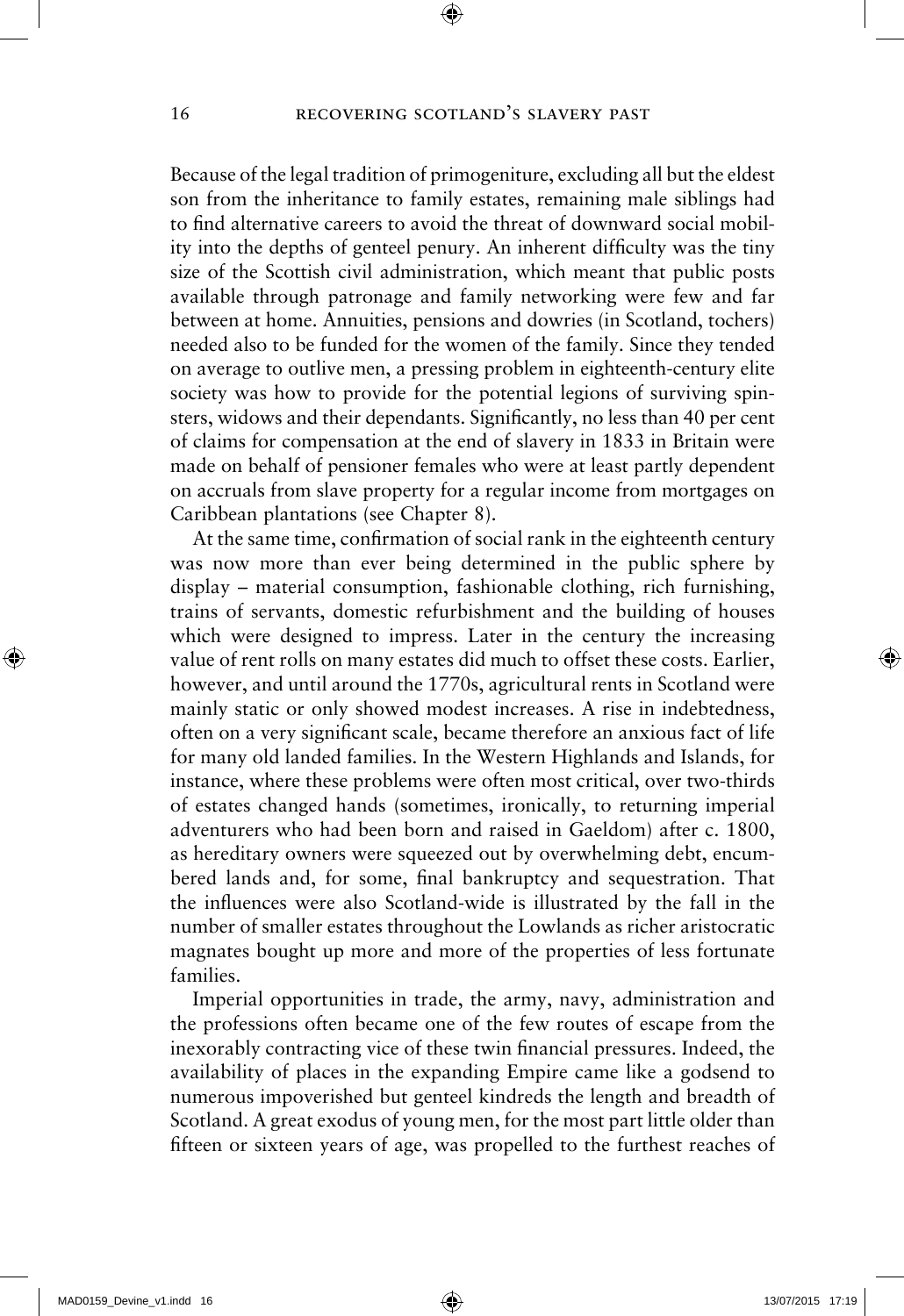the Empire, not only to satisfy personal ambition and access careers but also to buttress decaying family fortunes through remittances sent back by those who managed to achieve some success in distant lands. Even those destined to succeed to the family property in due course as eldest sons went abroad when younger, such were the financial imperatives of the time. Unlike the Catholic gentry of Ireland, these Scots did not face discrimination on religious grounds, as their rights as Presbyterian subjects of the Crown were affirmed and protected by the Treaty of Union of 1707. The frontiers of this British world were always porous. Siblings of the same family settled in different colonies and often travelled between different territories across the oceans during the course of their lives. The complex connections of kindred and influence stretched from North America to the Caribbean to India and well beyond.

It is also important to remember, however, that the economic constraints on many families did not entirely negate the possibility of modest funds being made available by some, either on credit or on landed security or via kindred networks, to provide younger sons with some 'start-up' funds. The Glasgow merchant community may not have been representative but it had the tradition of reserving some capital to those male progeny who were unlikely to inherit family lands to enable them to gain an initial foothold in alternative careers. How widespread this practice was is a question which can only be resolved by future research. If it was at all common, some young adventurers would have been given yet another advantage in the imperial job market.

What added to the migration at a lower social level was the impact of the agrarian revolution throughout rural Scotland. As improvement gathered pace in the Lowlands and southern and eastern Highlands during the last quarter of the eighteenth century, so consolidation of smaller single and multiple tenancies into compact individual farms progressed inexorably. The practice became one of embedding impartible inheritance as the number of tenant holdings started to shrink to a greater or lesser extent across the country, just as the number of surviving offspring in tenant families began to rise. Also in the western Highlands and Islands, the expansion of single-croft tenancies held directly from landowners caused the contraction and eventual disappearance of the old 'tacksman' class of middling tenantry. Once again, as with elite families, the search was on for opportunities elsewhere among the young men of middle rank and artisan class in the countryside who were now failing to gain an expected position in a rapidly changing world. Because of the Scottish schooling tradition they were usually proficient in basic reading, writing and arithmetic and often much more, skills in great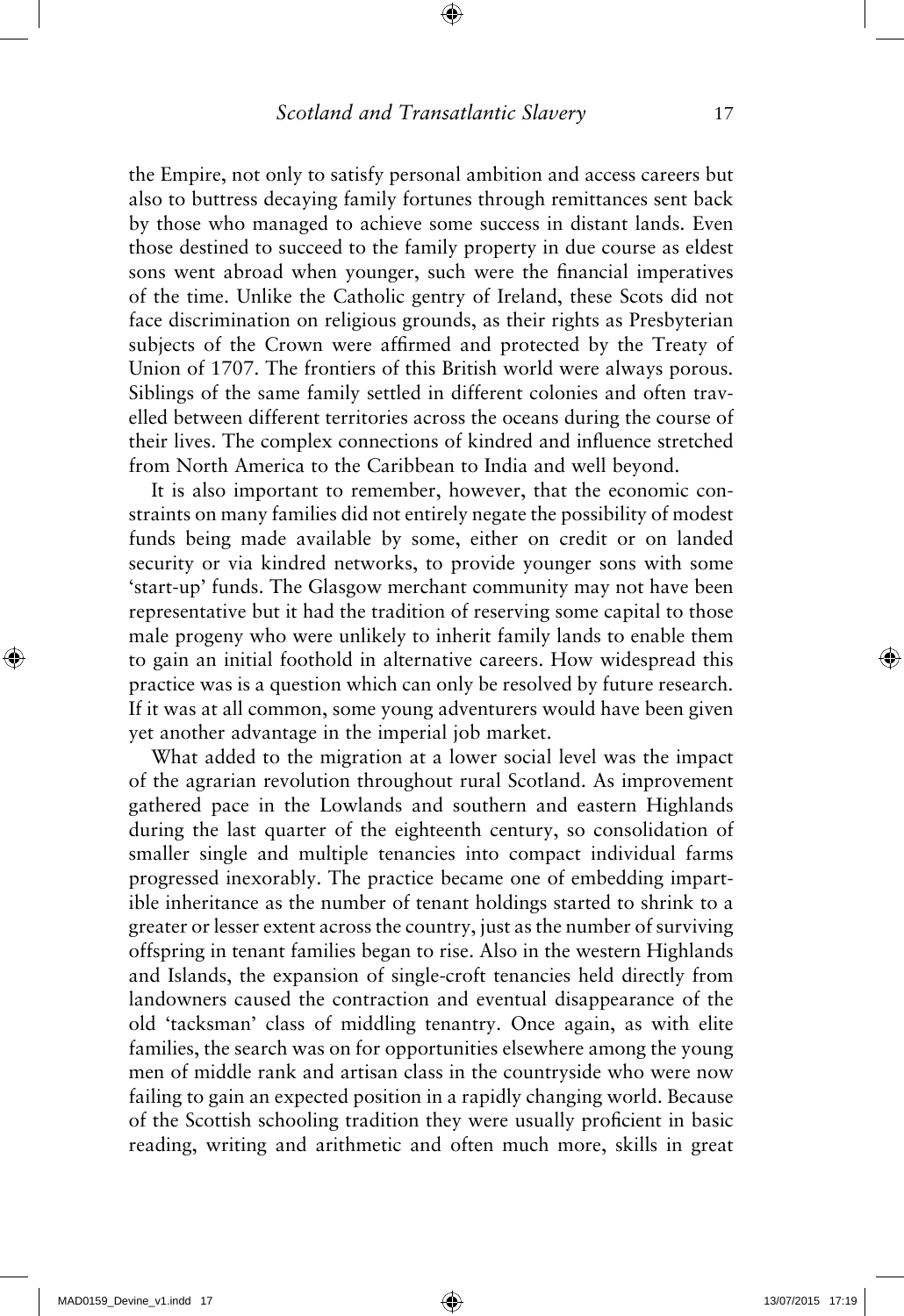demand in the counting houses of merchant companies trading overseas and the expanding imperial bureaucracies.

No one has yet worked out what became of these Scottish migrants in the mass during their sojourns in the West Indies. All we can say at this stage of knowledge is that many died soon after arrival, others, almost certainly a small minority, became rich, and the majority probably had relatively routine careers. Those who made their fortunes are remembered in the books and have left family archives for posterity to explore and help recount their successful activities. But the Caribbean, despite its legendary allure, was not always an easy route to material success. This was especially so in the crisis years between 1799 and 1807. It is reckoned that in Jamaica alone during that time, 65 plantations were abandoned, 32 sold for debts and 115 others had law suits pending against them. The many challenges included the volatility of climate and crops (there were three disastrous growing seasons, for instance, from 1789 to 1791), the continuing struggle between French and British forces until 1815, and the increasing incidence of slave revolt as in Grenada and St Vincent in 1795. The years 1793–4 were marked by the bankruptcy of numerous British merchant houses trading to the Caribbean and even the greatest enterprises were not immune from failure, as when the doyen of the Scottish sugar trade, the giant firm of Alexander Houston & Co., faced imminent bankruptcy with such potentially grave consequences that government itself had to step in to provide support to the partnership.

Uncertainties also applied to the more educated cadre of professional Scots. By 1800 Scotland had six universities (if the Andersonian, later Strathclyde, in Glasgow, founded in 1796, is included) compared to England's two and was reckoned to have more places in higher education per head of population by that date than any country in Europe. The orientation of the system had been reformed and transformed from an entire teaching dependency on classical languages, philosophy and theology to an additional focus on law, medicine, history and science. These were modern centres of learning, equipping their students with 'useful knowledge', to use the phrase of the time, for modern careers. But huge imbalances soon built up between limited opportunities in Scotland and increasing numbers of the trained and educated, especially when the products of the town grammar and better parish schools were also added to the growing pool of aspirants. Large-scale intellectual migration to all parts of the Empire became an inevitable consequence. Remarkably, therefore, it is estimated that between 1680 and 1780 as many as a third of the university-educated men who went to the American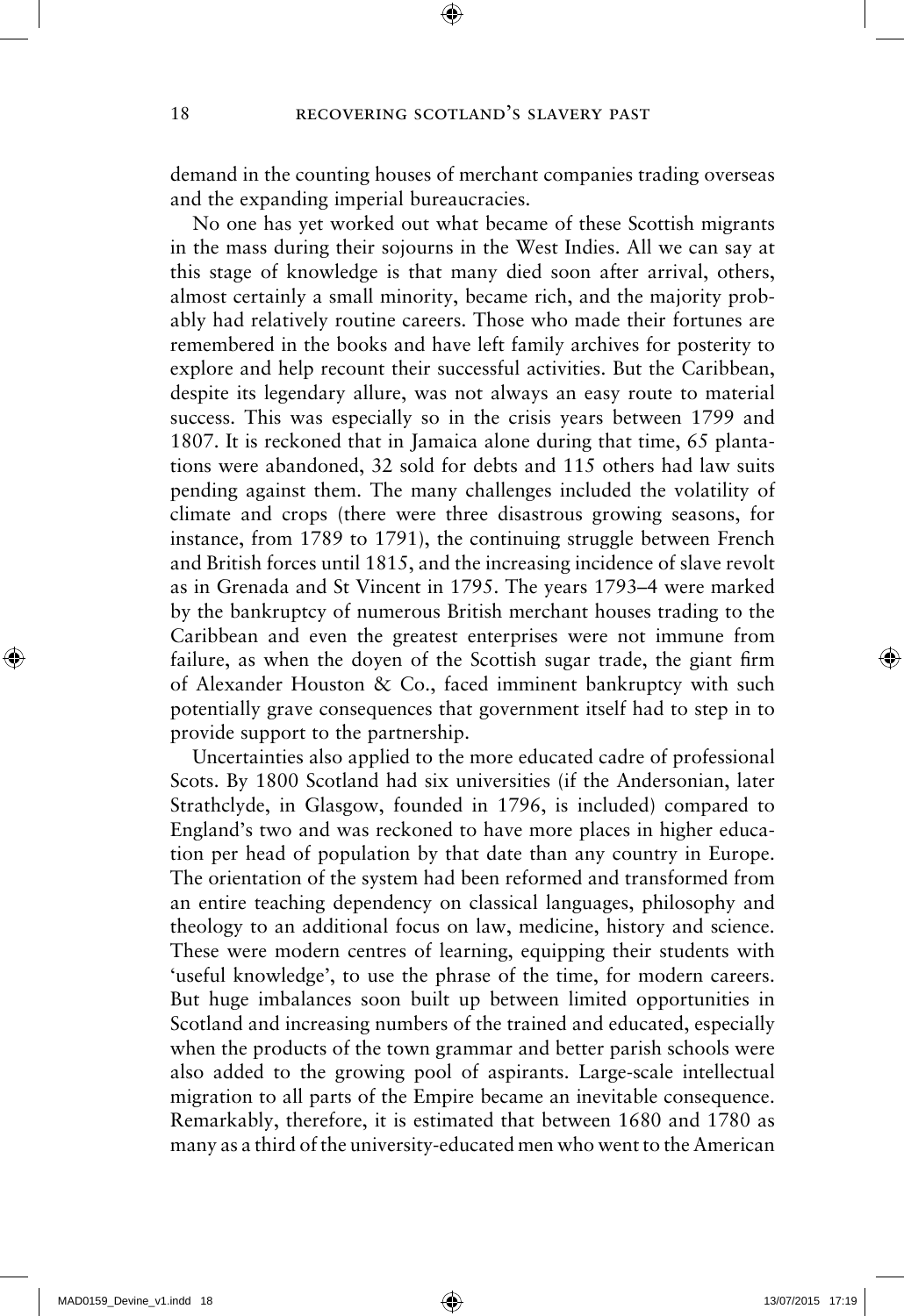colonies from Britain and western Europe had studied in only three Scottish centres of learning: Aberdeen, Edinburgh and Glasgow. In the Caribbean, for instance, the diaspora of physicians trained in Scotland was especially noted. They included those who used their medical earnings from working on the slave ships and treating the enslaved on the plantations to buy their way into the trade itself. The Scottish universities produced as many as 10,000 medical graduates between 1750 and 1850. Only a minority of this army of physicians could hope to obtain posts in the UK, in part because the major London institutions would only employ those with qualifications awarded by the London Royal Colleges. The majority made their careers throughout and beyond the Empire, including, for a time, the West Indies. By 1800 the evidence suggests that even there the medical job market was threatened with a glut as would-be physicians desperately fought for fewer openings than the numbers arriving in the islands warranted.

This, then, is the general background to the story of Scotland and Caribbean slavery. The chapters which follow explore several of the themes already briefly described in more depth and detail.

#### **NOTES**

- 1. Adam Smith, *Wealth of Nations* (1776; London, 1937 edition), p. 366.
- 2. J. R. Ward, 'The British West Indies in the Age of Abolition, 1748–1815', in P. J. Marshall (ed.), *The Oxford History of the British Empire, Vol. II. The Eighteenth Century* (Oxford: Oxford University Press, 1998), p. 427. See generally, Nuala Zahedieh, *The Capital and the Colonies. London and the Atlantic Economy,1660–1700* (Cambridge: Cambridge University Press, 2010). For the relationship between the growing taste for all things sweet and the expansion of slavery discussed below, see Sydney W. Mintz, *Sweetness and Power: The Place of Sugar in Modern History* (New York: Viking, 1985) and Elizabeth Abbott, *Sugar: A Bittersweet History* (New York: Overlook Press, 2010).
- 3. Ward, 'British West Indies', pp. 127–8.
- 4. Quoted in R. B. Sheridan, 'The Formation of Caribbean Plantation Society, 1689–1748', in Marshall (ed.), *Oxford History*, p. 402.
- 5. Ward, 'British West Indies', p. 433.
- 6. Quoted in Richard B. Sheridan, *Doctors and Slaves: A Medical and Demographic History of Slavery in British West Indies, 1680–1834*  (Cambridge: Cambridge University Press, 1985), p. 190.
- 7. Ibid.
- 8. Philip D. Morgan, 'The Black Experience in the British Empire, 1680– 1810', in Marshall (ed.), *Oxford History*, p. 470. All references to Janet